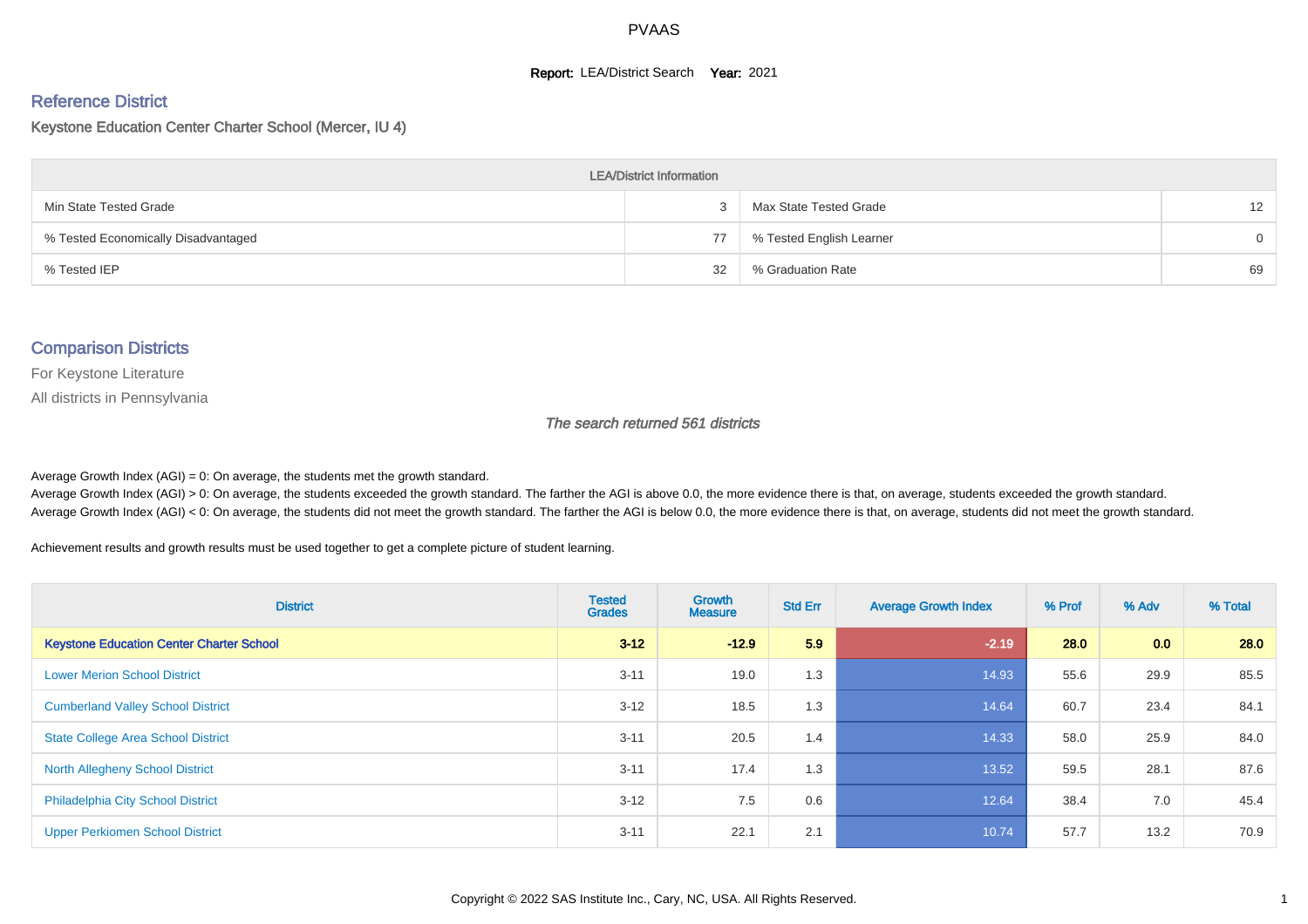| <b>District</b>                                 | <b>Tested</b><br><b>Grades</b> | <b>Growth</b><br><b>Measure</b> | <b>Std Err</b> | <b>Average Growth Index</b> | % Prof | % Adv | % Total |
|-------------------------------------------------|--------------------------------|---------------------------------|----------------|-----------------------------|--------|-------|---------|
| <b>Keystone Education Center Charter School</b> | $3 - 12$                       | $-12.9$                         | 5.9            | $-2.19$                     | 28.0   | 0.0   | 28.0    |
| Downingtown Area School District                | $3 - 11$                       | 12.1                            | 1.1            | 10.67                       | 60.0   | 23.5  | 83.6    |
| <b>Upper Saint Clair School District</b>        | $3 - 11$                       | 18.5                            | 1.7            | 10.65                       | 61.8   | 30.1  | 91.9    |
| <b>West Chester Area School District</b>        | $3 - 11$                       | 12.6                            | $1.2\,$        | 10.38                       | 66.8   | 20.2  | 87.0    |
| <b>Norwin School District</b>                   | $3 - 11$                       | 18.0                            | 1.7            | 10.37                       | 58.5   | 27.0  | 85.4    |
| <b>Dallastown Area School District</b>          | $3 - 11$                       | 13.5                            | 1.5            | 8.84                        | 56.0   | 17.9  | 73.8    |
| <b>Upper Dublin School District</b>             | $3 - 12$                       | 15.4                            | 1.8            | 8.53                        | 60.8   | 24.8  | 85.6    |
| <b>North Penn School District</b>               | $3 - 11$                       | 9.1                             | 1.1            | 8.36                        | 55.8   | 17.0  | 72.8    |
| <b>Souderton Area School District</b>           | $3 - 11$                       | 12.4                            | 1.5            | 8.28                        | 61.7   | 15.2  | 76.9    |
| <b>Colonial School District</b>                 | $3 - 11$                       | 14.0                            | 1.7            | 8.21                        | 60.2   | 19.6  | 79.8    |
| <b>Bethlehem Area School District</b>           | $3 - 11$                       | 9.3                             | 1.1            | 8.15                        | 44.7   | 12.0  | 56.7    |
| <b>Springfield School District</b>              | $3 - 11$                       | 13.8                            | 1.7            | 7.99                        | 60.9   | 21.5  | 82.4    |
| <b>Great Valley School District</b>             | $3 - 11$                       | 15.0                            | 1.9            | 7.98                        | 50.0   | 35.0  | 85.0    |
| Northern York County School District            | $3 - 11$                       | 15.6                            | 2.0            | 7.98                        | 57.4   | 11.5  | 68.8    |
| <b>Pennsbury School District</b>                | $3 - 11$                       | 11.7                            | 1.5            | 7.90                        | 60.1   | 21.3  | 81.3    |
| <b>Tyrone Area School District</b>              | $3 - 12$                       | 19.7                            | 2.5            | 7.87                        | 60.4   | 16.7  | 77.1    |
| <b>Penn-Trafford School District</b>            | $3 - 11$                       | 13.4                            | 1.7            | 7.87                        | 62.3   | 21.9  | 84.2    |
| <b>Council Rock School District</b>             | $3 - 11$                       | 8.9                             | 1.2            | 7.65                        | 62.8   | 16.6  | 79.4    |
| <b>Upper Merion Area School District</b>        | $3 - 11$                       | 15.3                            | 2.0            | 7.62                        | 59.3   | 19.3  | 78.6    |
| Pennsylvania Cyber Charter School               | $3 - 11$                       | 11.6                            | 1.5            | 7.54                        | 46.3   | 5.0   | 51.3    |
| <b>Valley View School District</b>              | $3 - 11$                       | 18.1                            | 2.4            | 7.42                        | 53.7   | 14.7  | 68.4    |
| <b>Reading School District</b>                  | $3 - 11$                       | 10.1                            | 1.4            | 7.25                        | 24.7   | 2.4   | 27.2    |
| <b>Central York School District</b>             | $3 - 12$                       | 12.3                            | 1.7            | 7.20                        | 55.5   | 11.5  | 67.0    |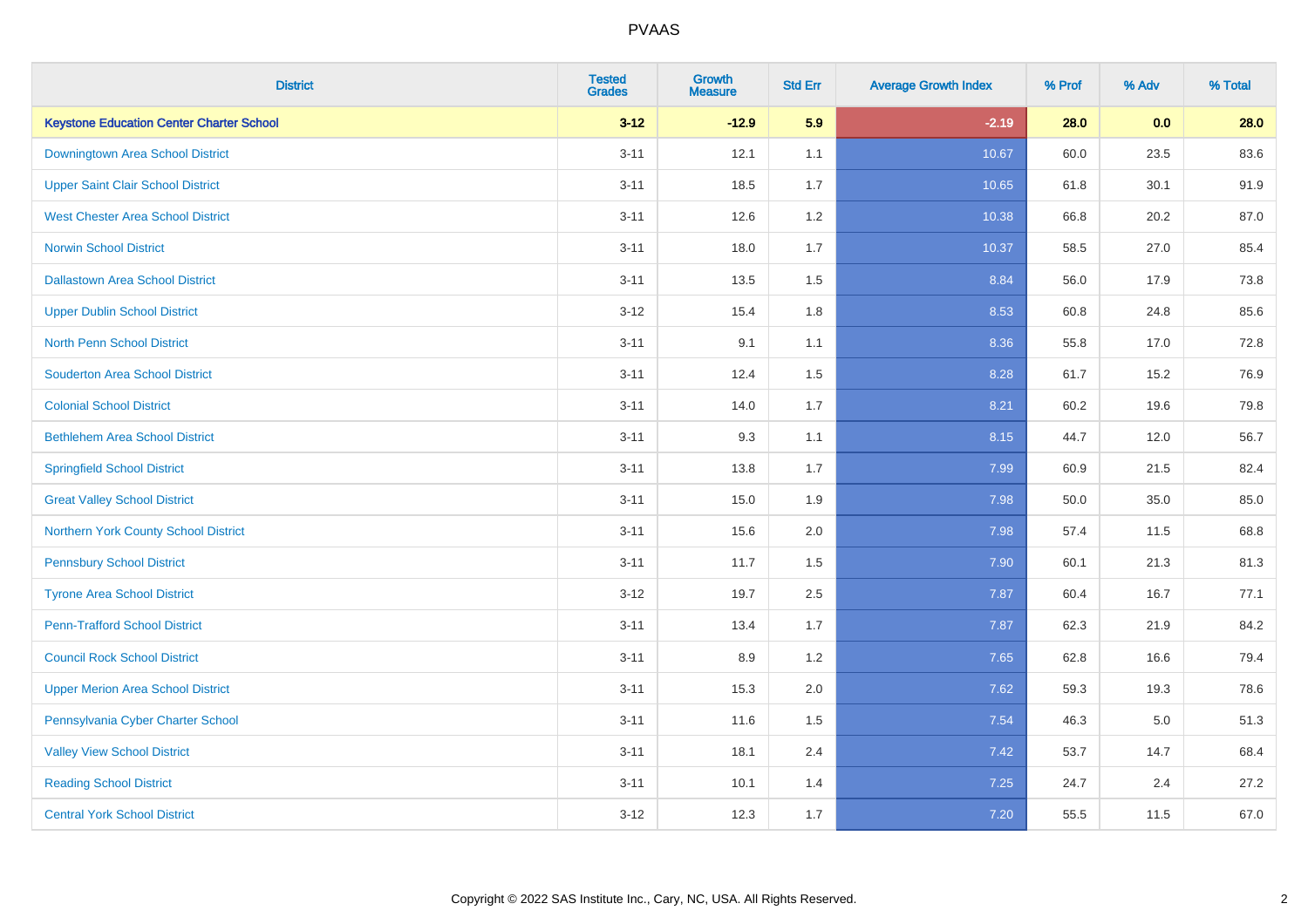| <b>District</b>                                 | <b>Tested</b><br><b>Grades</b> | <b>Growth</b><br><b>Measure</b> | <b>Std Err</b> | <b>Average Growth Index</b> | % Prof | % Adv | % Total |
|-------------------------------------------------|--------------------------------|---------------------------------|----------------|-----------------------------|--------|-------|---------|
| <b>Keystone Education Center Charter School</b> | $3 - 12$                       | $-12.9$                         | 5.9            | $-2.19$                     | 28.0   | 0.0   | 28.0    |
| <b>Delaware Valley School District</b>          | $3 - 11$                       | 12.6                            | 1.8            | 6.93                        | 55.2   | 16.2  | 71.4    |
| <b>Southern York County School District</b>     | $3 - 11$                       | 14.2                            | 2.1            | 6.91                        | 55.1   | 18.1  | 73.1    |
| <b>Wissahickon School District</b>              | $3 - 10$                       | 12.5                            | 1.8            | 6.85                        | 58.3   | 22.4  | 80.7    |
| <b>Hazleton Area School District</b>            | $3 - 11$                       | 9.6                             | 1.4            | 6.77                        | 45.0   | 7.8   | 52.9    |
| <b>Garnet Valley School District</b>            | $3 - 10$                       | 10.9                            | 1.7            | 6.53                        | 67.1   | 19.0  | 86.1    |
| <b>Derry Township School District</b>           | $3 - 10$                       | 12.8                            | 2.0            | 6.39                        | 54.8   | 25.8  | 80.6    |
| <b>Deer Lakes School District</b>               | $3 - 11$                       | 17.0                            | 2.7            | 6.32                        | 61.5   | 16.4  | 77.9    |
| <b>Pine-Richland School District</b>            | $3 - 11$                       | 11.5                            | 1.8            | 6.31                        | 60.6   | 24.4  | 85.0    |
| <b>Abington Heights School District</b>         | $3 - 11$                       | 13.5                            | 2.2            | 6.27                        | 58.3   | 16.2  | 74.5    |
| <b>Avon Grove School District</b>               | $3 - 10$                       | 10.0                            | 1.6            | 6.26                        | 56.3   | 18.6  | 74.9    |
| <b>Ridley School District</b>                   | $3 - 12$                       | 10.0                            | 1.6            | 6.10                        | 45.6   | 8.2   | 53.8    |
| <b>Saucon Valley School District</b>            | $3 - 11$                       | 14.7                            | 2.5            | 5.98                        | 48.7   | 20.2  | 69.0    |
| <b>Wilson School District</b>                   | $3 - 12$                       | $8.8\,$                         | 1.5            | 5.96                        | 52.6   | 14.6  | 67.2    |
| <b>Mountain View School District</b>            | $3 - 11$                       | 20.9                            | 3.5            | 5.91                        | 57.8   | 20.3  | 78.1    |
| <b>Fleetwood Area School District</b>           | $3 - 10$                       | 12.2                            | 2.2            | 5.68                        | 53.5   | 11.6  | 65.2    |
| <b>Unionville-Chadds Ford School District</b>   | $3 - 11$                       | 17.1                            | 3.1            | 5.51                        | 68.1   | 13.2  | 81.3    |
| <b>Mifflin County School District</b>           | $3 - 11$                       | 9.1                             | 1.7            | 5.49                        | 47.1   | 6.7   | 53.8    |
| Fox Chapel Area School District                 | $3 - 11$                       | 9.8                             | 1.8            | 5.36                        | 56.6   | 28.6  | 85.2    |
| <b>Haverford Township School District</b>       | $3 - 11$                       | 8.0                             | 1.5            | 5.27                        | 53.0   | 25.5  | 78.6    |
| <b>Cocalico School District</b>                 | $3 - 11$                       | 10.6                            | 2.0            | 5.18                        | 50.8   | 14.1  | 64.8    |
| <b>City CHS</b>                                 | $10 - 11$                      | 13.6                            | 2.7            | 5.12                        | 45.8   | 3.0   | 48.8    |
| <b>Cornwall-Lebanon School District</b>         | $3 - 11$                       | 8.3                             | 1.6            | 5.08                        | 47.2   | 8.4   | 55.6    |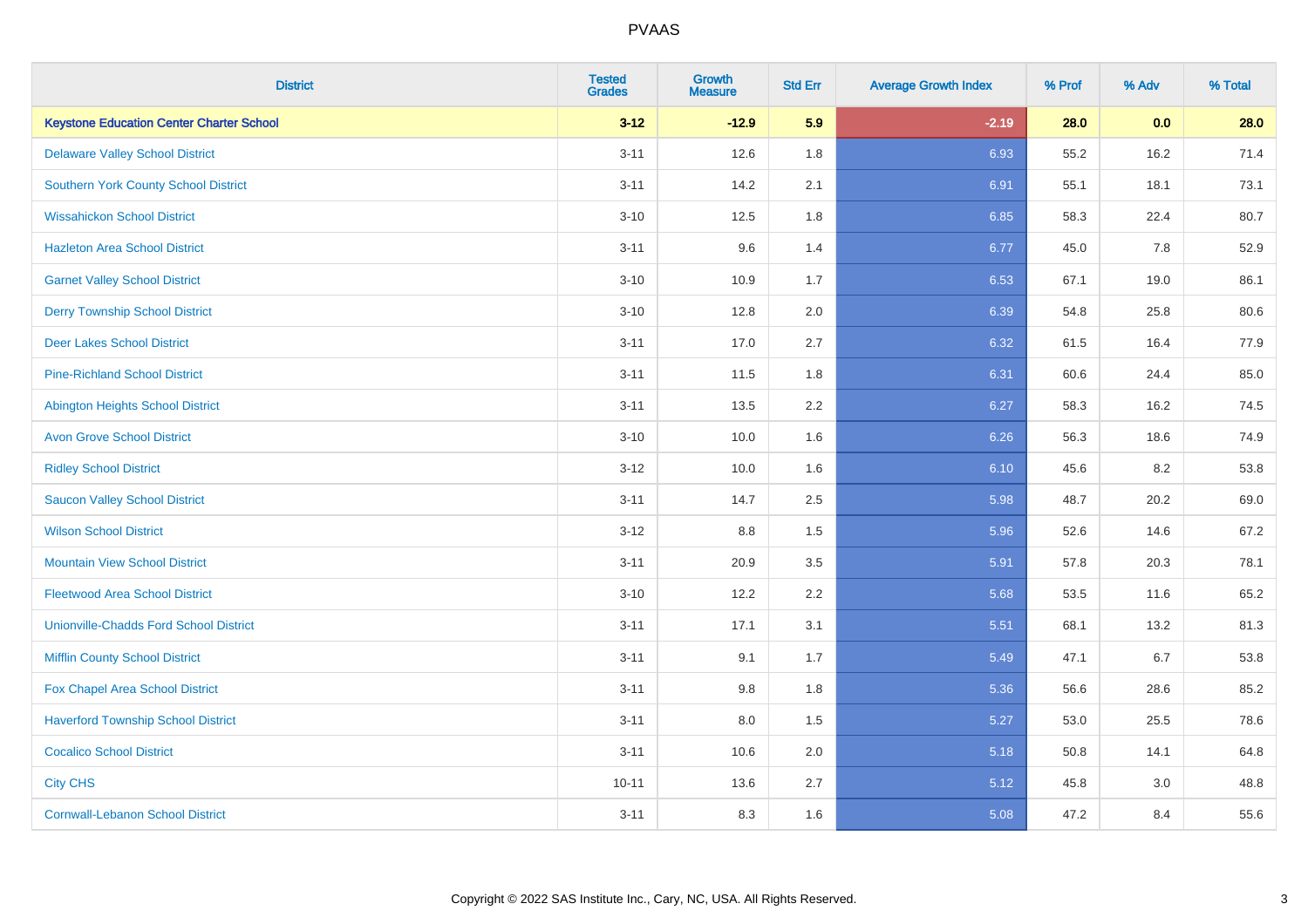| <b>District</b>                                    | <b>Tested</b><br><b>Grades</b> | <b>Growth</b><br><b>Measure</b> | <b>Std Err</b> | <b>Average Growth Index</b> | % Prof | % Adv | % Total |
|----------------------------------------------------|--------------------------------|---------------------------------|----------------|-----------------------------|--------|-------|---------|
| <b>Keystone Education Center Charter School</b>    | $3 - 12$                       | $-12.9$                         | 5.9            | $-2.19$                     | 28.0   | 0.0   | 28.0    |
| <b>West Perry School District</b>                  | $3 - 11$                       | 12.5                            | 2.5            | 4.99                        | 56.6   | 8.4   | 65.0    |
| <b>York Suburban School District</b>               | $3 - 11$                       | 10.1                            | 2.1            | 4.91                        | 53.5   | 27.8  | 81.3    |
| <b>Commonwealth Charter Academy Charter School</b> | $3 - 10$                       | 9.1                             | 1.9            | 4.90                        | 47.2   | 9.1   | 56.3    |
| Shippensburg Area School District                  | $3 - 11$                       | 9.3                             | 1.9            | 4.84                        | 53.1   | 10.2  | 63.3    |
| Penns Valley Area School District                  | $3 - 12$                       | 14.0                            | 2.9            | 4.80                        | 41.9   | 23.1  | 65.0    |
| <b>Fort Leboeuf School District</b>                | $3 - 11$                       | 11.7                            | 2.5            | 4.73                        | 48.5   | 21.1  | 69.6    |
| <b>Conestoga Valley School District</b>            | $3 - 11$                       | 8.7                             | 1.8            | 4.69                        | 60.3   | 13.5  | 73.8    |
| <b>Derry Area School District</b>                  | $3 - 11$                       | 13.2                            | 2.8            | 4.69                        | 60.0   | 12.5  | 72.5    |
| <b>Littlestown Area School District</b>            | $3 - 11$                       | 11.4                            | $2.5\,$        | 4.62                        | 55.2   | 10.4  | 65.6    |
| <b>Upper Darby School District</b>                 | $3 - 12$                       | 6.9                             | 1.5            | 4.62                        | 45.0   | 6.7   | 51.7    |
| Pocono Mountain School District                    | $3 - 12$                       | 6.8                             | 1.5            | 4.62                        | 45.8   | 5.0   | 50.7    |
| Northern Bedford County School District            | $3 - 11$                       | 16.5                            | 3.6            | 4.58                        | 51.7   | 20.0  | 71.7    |
| <b>Spring-Ford Area School District</b>            | $3 - 11$                       | 6.0                             | 1.3            | 4.46                        | 60.8   | 16.5  | 77.4    |
| <b>Iroquois School District</b>                    | $3 - 11$                       | 13.1                            | 3.0            | 4.35                        | 48.2   | 7.8   | 56.0    |
| <b>Parkland School District</b>                    | $3 - 11$                       | 5.3                             | 1.2            | 4.30                        | 58.0   | 22.3  | 80.4    |
| <b>Centennial School District</b>                  | $3 - 10$                       | 7.1                             | 1.7            | 4.29                        | 50.1   | 8.7   | 58.9    |
| <b>Moon Area School District</b>                   | $3 - 11$                       | 8.2                             | 1.9            | 4.25                        | 58.7   | 18.5  | 77.2    |
| <b>Montoursville Area School District</b>          | $3 - 12$                       | 10.8                            | 2.5            | 4.24                        | 44.6   | 20.1  | 64.8    |
| <b>Greenwood School District</b>                   | $3 - 11$                       | 15.9                            | 3.9            | 4.11                        | 50.0   | 25.0  | 75.0    |
| <b>Greater Nanticoke Area School District</b>      | $3 - 12$                       | 11.2                            | 2.8            | 4.01                        | 38.0   | 12.4  | 50.4    |
| <b>William Penn School District</b>                | $3 - 12$                       | 8.3                             | 2.1            | 3.99                        | 35.6   | 3.0   | 38.7    |
| <b>Lake-Lehman School District</b>                 | $3 - 11$                       | 10.8                            | 2.7            | 3.93                        | 55.3   | 7.9   | 63.2    |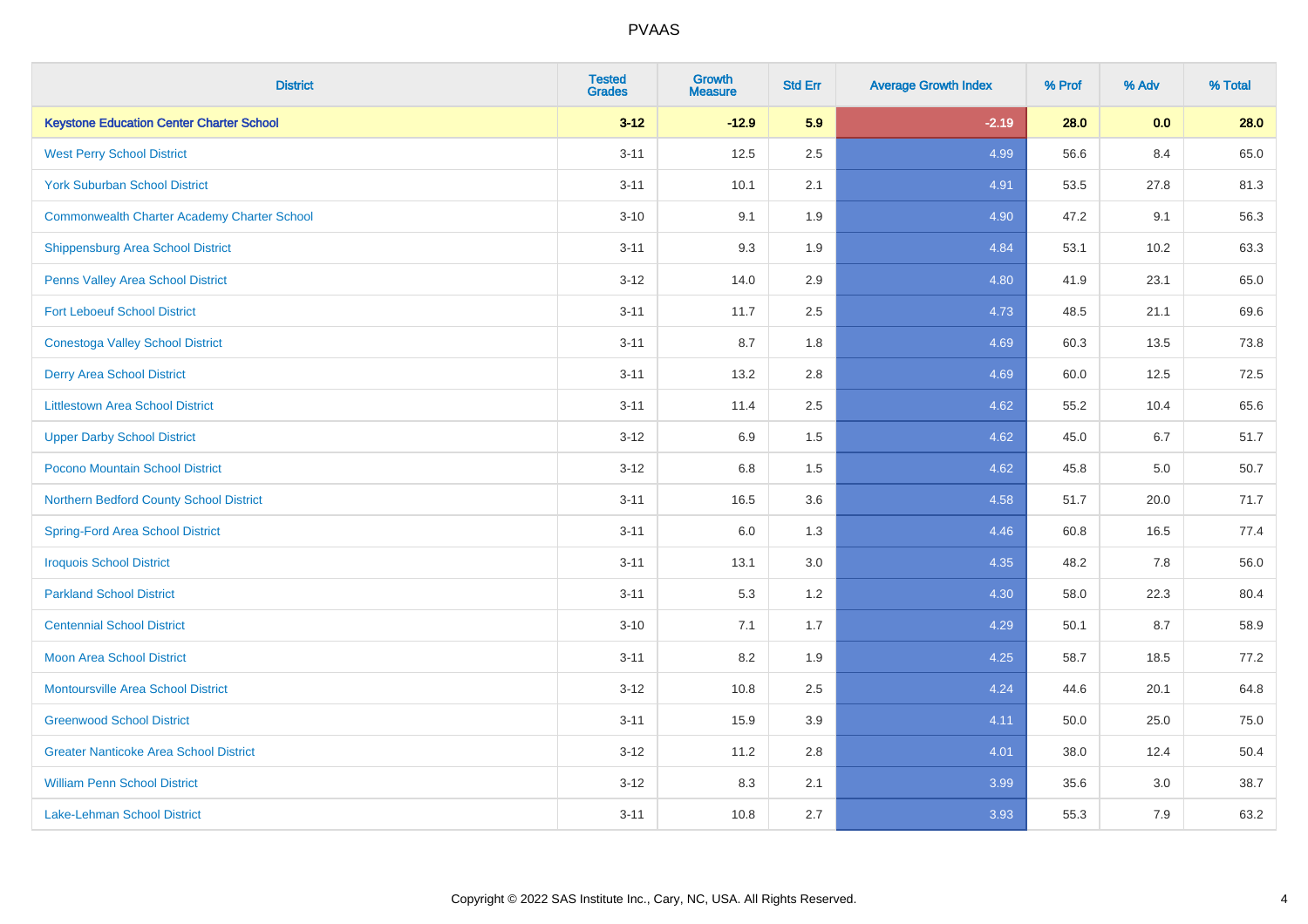| <b>District</b>                                 | <b>Tested</b><br><b>Grades</b> | <b>Growth</b><br><b>Measure</b> | <b>Std Err</b> | <b>Average Growth Index</b> | % Prof | % Adv   | % Total  |
|-------------------------------------------------|--------------------------------|---------------------------------|----------------|-----------------------------|--------|---------|----------|
| <b>Keystone Education Center Charter School</b> | $3 - 12$                       | $-12.9$                         | 5.9            | $-2.19$                     | 28.0   | 0.0     | 28.0     |
| <b>Freeport Area School District</b>            | $3 - 10$                       | 9.7                             | 2.5            | 3.91                        | 57.5   | 17.8    | 75.3     |
| <b>Allentown City School District</b>           | $3 - 12$                       | 5.3                             | 1.4            | 3.88                        | 25.3   | 2.7     | 28.0     |
| <b>Eastern Lebanon County School District</b>   | $3 - 11$                       | 8.6                             | 2.2            | 3.84                        | 48.8   | 11.4    | 60.3     |
| <b>Octorara Area School District</b>            | $3 - 11$                       | 9.1                             | 2.4            | 3.82                        | 52.1   | 8.5     | 60.6     |
| <b>Midd-West School District</b>                | $3 - 11$                       | 10.3                            | 2.7            | 3.80                        | 58.0   | 13.4    | 71.4     |
| <b>Mckeesport Area School District</b>          | $3 - 12$                       | 9.0                             | 2.4            | 3.72                        | 31.0   | 4.5     | 35.5     |
| <b>Eastern York School District</b>             | $3 - 11$                       | 9.6                             | 2.6            | 3.71                        | 56.3   | 12.6    | 68.9     |
| <b>Hamburg Area School District</b>             | $3 - 11$                       | 8.9                             | 2.5            | 3.63                        | 43.5   | 8.2     | 51.7     |
| <b>West Shore School District</b>               | $3 - 12$                       | 5.0                             | 1.4            | 3.59                        | 54.2   | 9.4     | 63.6     |
| Selinsgrove Area School District                | $3 - 12$                       | 8.3                             | 2.3            | 3.54                        | 56.8   | 10.0    | 66.8     |
| Pen Argyl Area School District                  | $3 - 12$                       | 9.2                             | 2.7            | 3.46                        | 50.0   | 12.6    | 62.6     |
| Ambridge Area School District                   | $3 - 12$                       | 9.1                             | 2.6            | 3.46                        | 50.4   | 10.7    | 61.1     |
| <b>Whitehall-Coplay School District</b>         | $3 - 11$                       | 6.1                             | 1.8            | 3.45                        | 49.3   | 7.4     | 56.6     |
| <b>School Lane Charter School</b>               | $3 - 11$                       | 12.4                            | 3.6            | 3.43                        | 59.1   | $9.8\,$ | 68.9     |
| Pennsylvania Virtual Charter School             | $3 - 11$                       | 11.8                            | $3.5\,$        | 3.37                        | 56.5   | 11.1    | 67.6     |
| Mastery Charter School - Hardy Williams         | $3 - 11$                       | 11.4                            | 3.4            | 3.33                        | 44.3   | 5.7     | $50.0\,$ |
| <b>Central Dauphin School District</b>          | $3 - 11$                       | 4.4                             | 1.3            | 3.32                        | 53.3   | 7.4     | 60.7     |
| Mechanicsburg Area School District              | $3 - 11$                       | 5.9                             | 1.8            | 3.29                        | 57.2   | 13.7    | 70.9     |
| <b>East Penn School District</b>                | $3 - 11$                       | 4.1                             | 1.3            | 3.27                        | 55.8   | 11.5    | 67.3     |
| <b>Tech Freire Charter School</b>               | $9 - 11$                       | 9.3                             | 2.9            | 3.26                        | 18.0   | 1.1     | 19.1     |
| <b>Wayne Highlands School District</b>          | $3 - 11$                       | 7.8                             | 2.4            | 3.23                        | 52.3   | 13.1    | 65.4     |
| <b>Sayre Area School District</b>               | $3 - 11$                       | 11.2                            | 3.5            | 3.20                        | 52.2   | 7.5     | 59.7     |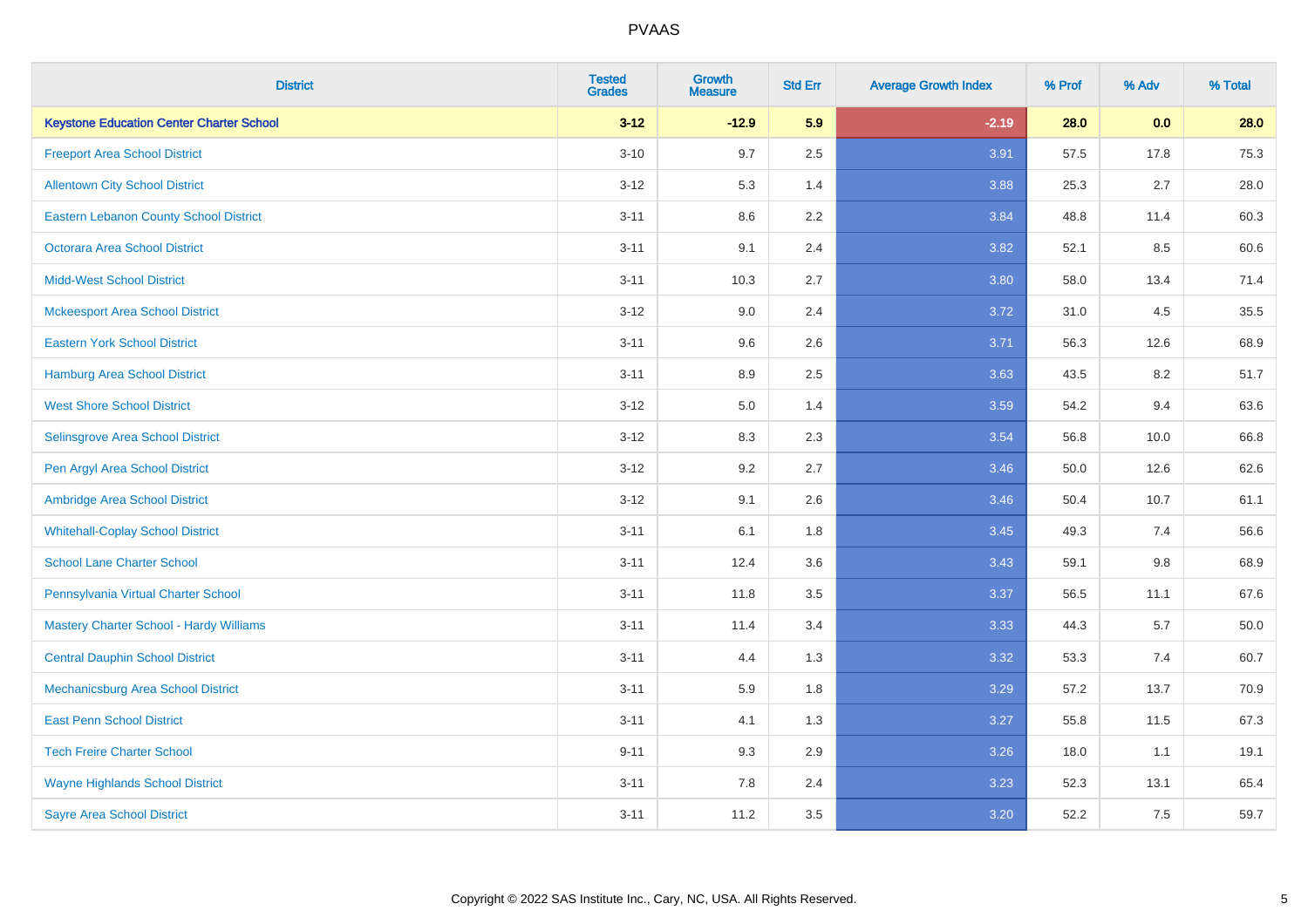| <b>District</b>                                 | <b>Tested</b><br><b>Grades</b> | <b>Growth</b><br><b>Measure</b> | <b>Std Err</b> | <b>Average Growth Index</b> | % Prof | % Adv | % Total |
|-------------------------------------------------|--------------------------------|---------------------------------|----------------|-----------------------------|--------|-------|---------|
| <b>Keystone Education Center Charter School</b> | $3 - 12$                       | $-12.9$                         | 5.9            | $-2.19$                     | 28.0   | 0.0   | 28.0    |
| <b>Jamestown Area School District</b>           | $3 - 11$                       | 13.5                            | 4.2            | 3.19                        | 64.4   | 13.3  | 77.8    |
| <b>Bethel Park School District</b>              | $3 - 11$                       | 5.6                             | 1.8            | 3.18                        | 65.3   | 18.6  | 83.9    |
| <b>Avon Grove Charter School</b>                | $3 - 11$                       | 9.0                             | 2.9            | 3.13                        | 58.8   | 16.7  | 75.5    |
| <b>Ephrata Area School District</b>             | $3 - 11$                       | 5.6                             | 1.8            | 3.12                        | 54.7   | 9.5   | 64.2    |
| <b>Connellsville Area School District</b>       | $3 - 11$                       | 6.1                             | 2.0            | 3.05                        | 45.4   | 7.8   | 53.2    |
| Northern Cambria School District                | $3 - 11$                       | 10.0                            | 3.3            | 3.04                        | 47.4   | 5.1   | 52.6    |
| Saint Marys Area School District                | $3 - 11$                       | 7.8                             | 2.6            | 3.04                        | 57.0   | 8.2   | 65.2    |
| <b>Cranberry Area School District</b>           | $3 - 12$                       | 9.2                             | 3.0            | 3.04                        | 47.5   | 10.2  | 57.6    |
| Northeastern York School District               | $3 - 11$                       | 5.9                             | 2.0            | 3.03                        | 51.1   | 16.6  | 67.6    |
| <b>Neshaminy School District</b>                | $3 - 11$                       | 4.0                             | 1.3            | 3.02                        | 58.7   | 9.5   | 68.2    |
| Palmyra Area School District                    | $3 - 11$                       | 5.6                             | 1.9            | 2.96                        | 56.4   | 15.6  | 72.0    |
| <b>Montgomery Area School District</b>          | $3 - 11$                       | 10.7                            | 3.6            | 2.96                        | 48.7   | 12.4  | 61.1    |
| <b>Dover Area School District</b>               | $3-12$                         | 6.0                             | 2.1            | 2.94                        | 52.2   | 6.0   | 58.2    |
| <b>Daniel Boone Area School District</b>        | $3 - 12$                       | 5.7                             | 2.0            | 2.88                        | 51.0   | 11.5  | 62.6    |
| <b>Stroudsburg Area School District</b>         | $3 - 11$                       | 5.5                             | 1.9            | 2.88                        | 48.1   | 4.2   | 52.3    |
| Hollidaysburg Area School District              | $3 - 11$                       | 6.0                             | 2.1            | 2.88                        | 57.1   | 12.3  | 69.4    |
| <b>Hempfield Area School District</b>           | $3 - 12$                       | 4.6                             | 1.6            | 2.86                        | 53.5   | 20.1  | 73.6    |
| <b>Jenkintown School District</b>               | $3 - 11$                       | 12.5                            | 4.4            | 2.84                        | 54.6   | 29.6  | 84.1    |
| Lehigh Valley Charter High School For The Arts  | $9 - 10$                       | 7.3                             | 2.6            | 2.82                        | 62.3   | 18.2  | 80.5    |
| <b>Peters Township School District</b>          | $3 - 11$                       | 5.0                             | 1.8            | 2.76                        | 59.8   | 26.1  | 85.9    |
| <b>Warwick School District</b>                  | $3 - 11$                       | 5.2                             | 1.9            | 2.76                        | 46.4   | 17.0  | 63.3    |
| <b>Mars Area School District</b>                | $3 - 10$                       | 5.7                             | 2.1            | 2.75                        | 57.9   | 18.2  | 76.1    |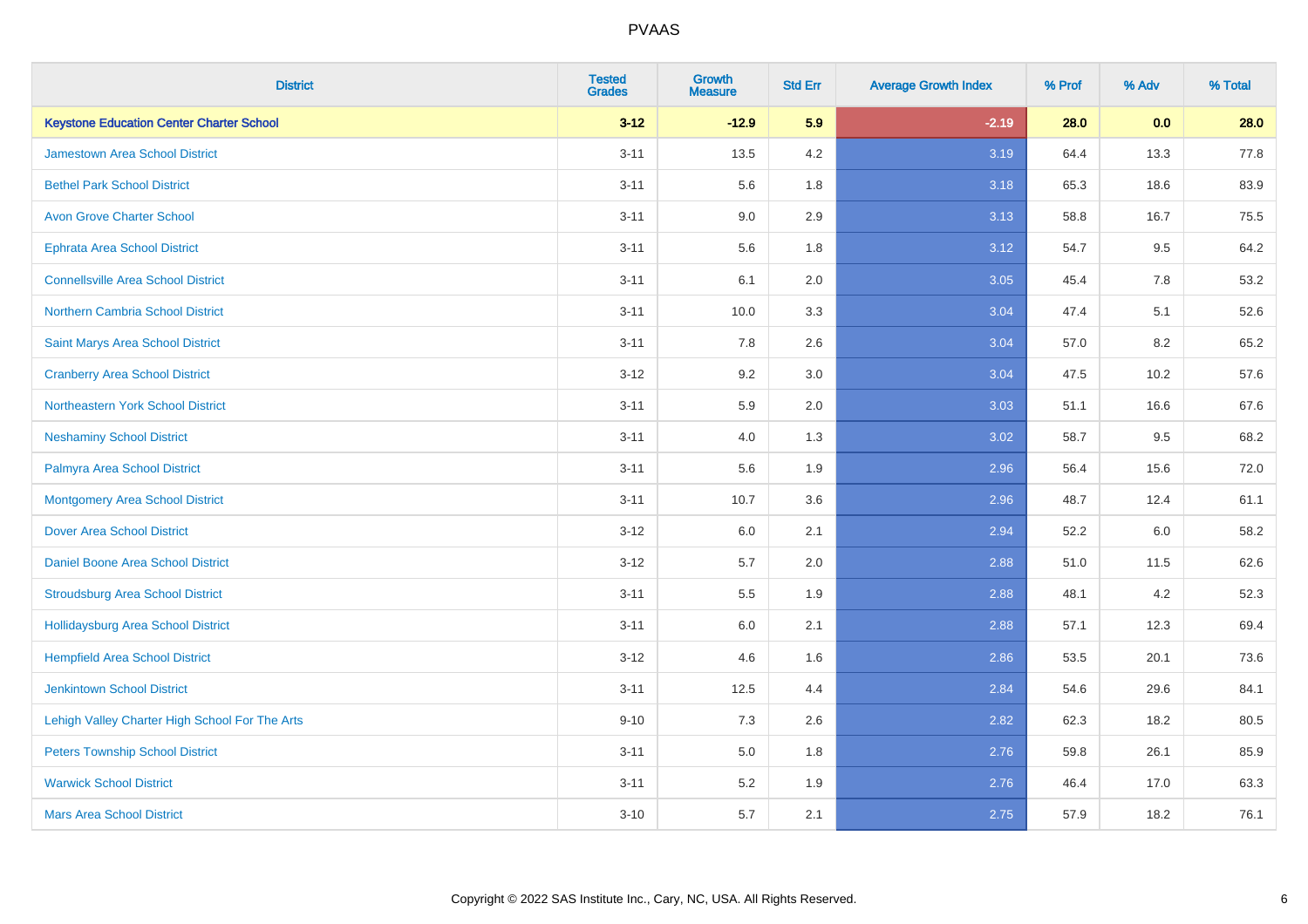| <b>District</b>                                 | <b>Tested</b><br><b>Grades</b> | <b>Growth</b><br><b>Measure</b> | <b>Std Err</b> | <b>Average Growth Index</b> | % Prof | % Adv | % Total |
|-------------------------------------------------|--------------------------------|---------------------------------|----------------|-----------------------------|--------|-------|---------|
| <b>Keystone Education Center Charter School</b> | $3 - 12$                       | $-12.9$                         | 5.9            | $-2.19$                     | 28.0   | 0.0   | 28.0    |
| <b>Homer-Center School District</b>             | $3 - 11$                       | 9.7                             | 3.6            | 2.70                        | 45.1   | 17.2  | 62.3    |
| <b>Multicultural Academy Charter School</b>     | $9 - 11$                       | 9.5                             | 3.5            | 2.69                        | 22.0   | 0.0   | 22.0    |
| <b>Wyalusing Area School District</b>           | $3 - 12$                       | 8.8                             | 3.3            | 2.68                        | 54.6   | 11.7  | 66.2    |
| <b>Spring Grove Area School District</b>        | $3 - 11$                       | 5.6                             | 2.1            | 2.68                        | 55.1   | 15.0  | 70.1    |
| <b>Kennett Consolidated School District</b>     | $3 - 11$                       | 4.8                             | 1.8            | 2.61                        | 52.5   | 10.7  | 63.2    |
| New Hope-Solebury School District               | $3 - 11$                       | $7.5\,$                         | 2.9            | 2.57                        | 68.2   | 22.7  | 90.9    |
| <b>Penncrest School District</b>                | $3 - 11$                       | 5.7                             | 2.2            | 2.57                        | 47.2   | 7.1   | 54.3    |
| Renaissance Academy Charter School              | $3 - 11$                       | 8.3                             | 3.3            | 2.54                        | 45.6   | 22.8  | 68.4    |
| Northampton Area School District                | $3 - 11$                       | 4.0                             | 1.6            | 2.51                        | 52.3   | 10.8  | 63.1    |
| <b>Clarion Area School District</b>             | $3 - 11$                       | 10.3                            | 4.1            | 2.51                        | 45.4   | 14.6  | 60.0    |
| 21st Century Cyber Charter School               | $6 - 12$                       | 5.7                             | 2.3            | 2.50                        | 56.7   | 8.3   | 65.0    |
| <b>Shenandoah Valley School District</b>        | $3 - 11$                       | 9.7                             | 3.9            | 2.49                        | 28.3   | 5.0   | 33.3    |
| Wilmington Area School District                 | $3 - 11$                       | 7.5                             | 3.0            | 2.48                        | 55.1   | 5.1   | 60.2    |
| <b>Bethlehem-Center School District</b>         | $3 - 10$                       | 8.1                             | 3.3            | 2.46                        | 35.1   | 1.4   | 36.5    |
| <b>Belmont Charter School</b>                   | $3 - 10$                       | 16.0                            | 6.5            | 2.45                        | 64.3   | 0.0   | 64.3    |
| <b>Belle Vernon Area School District</b>        | $3 - 11$                       | 6.5                             | 2.6            | 2.44                        | 55.6   | 11.1  | 66.7    |
| <b>Wattsburg Area School District</b>           | $3 - 11$                       | 6.5                             | 2.7            | 2.43                        | 42.7   | 7.6   | 50.3    |
| People For People Charter School                | $3 - 12$                       | 13.3                            | 5.5            | 2.43                        | 13.5   | 0.0   | 13.5    |
| <b>New Foundations Charter School</b>           | $3 - 11$                       | 5.4                             | 2.2            | 2.41                        | 47.2   | 2.5   | 49.8    |
| <b>Hampton Township School District</b>         | $3 - 11$                       | 5.1                             | 2.2            | 2.35                        | 54.0   | 28.2  | 82.2    |
| <b>Franklin Area School District</b>            | $3 - 11$                       | 6.6                             | 2.8            | 2.34                        | 48.2   | 4.5   | 52.7    |
| <b>Governor Mifflin School District</b>         | $3 - 11$                       | 4.1                             | 1.8            | 2.33                        | 42.5   | 7.2   | 49.7    |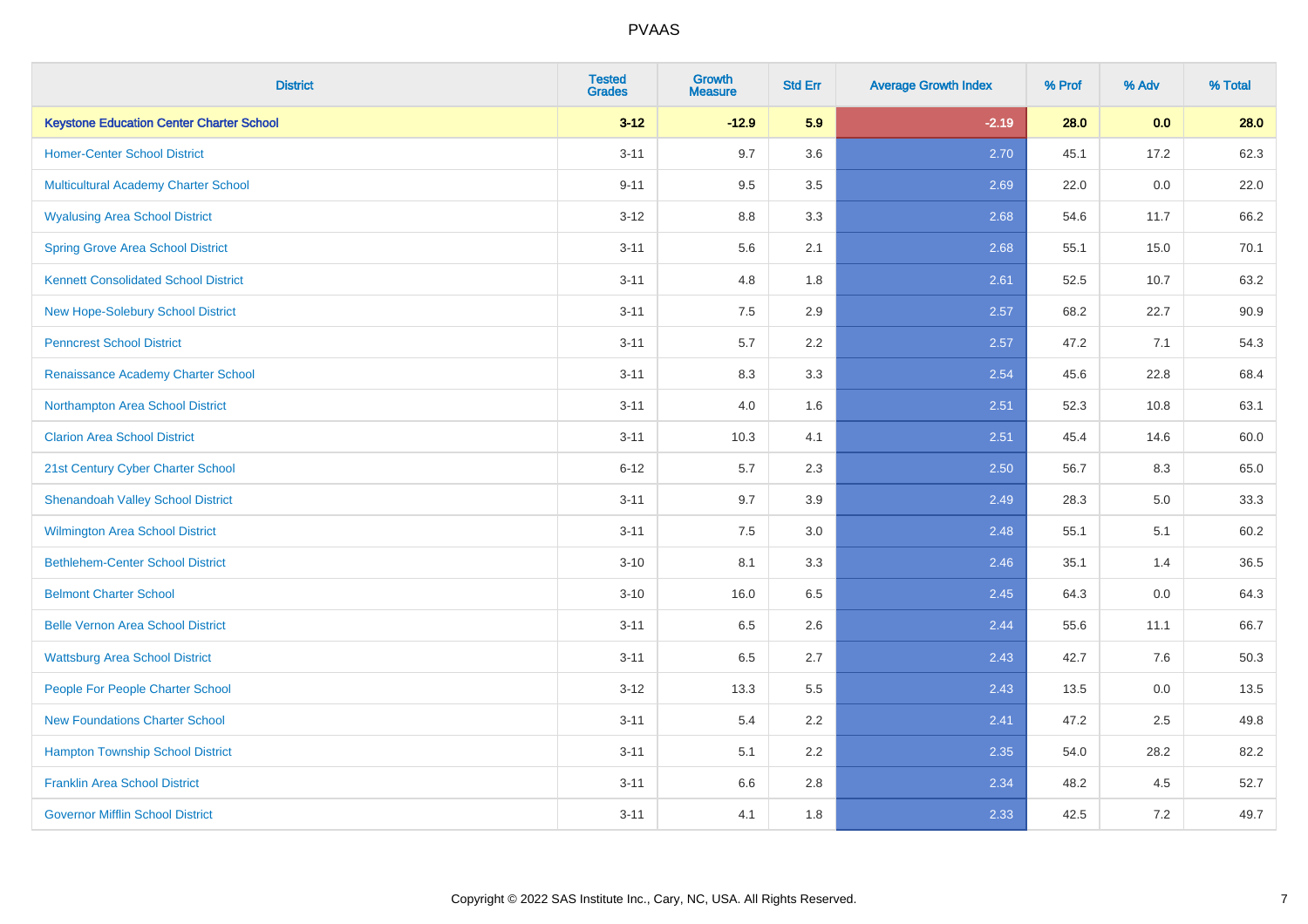| <b>District</b>                                        | <b>Tested</b><br><b>Grades</b> | <b>Growth</b><br><b>Measure</b> | <b>Std Err</b> | <b>Average Growth Index</b> | % Prof | % Adv | % Total |
|--------------------------------------------------------|--------------------------------|---------------------------------|----------------|-----------------------------|--------|-------|---------|
| <b>Keystone Education Center Charter School</b>        | $3 - 12$                       | $-12.9$                         | 5.9            | $-2.19$                     | 28.0   | 0.0   | 28.0    |
| <b>Collegium Charter School</b>                        | $3 - 10$                       | 5.9                             | 2.5            | 2.33                        | 38.1   | 7.9   | 46.0    |
| <b>Richland School District</b>                        | $3 - 11$                       | 6.7                             | 2.9            | 2.33                        | 62.2   | 19.2  | 81.4    |
| <b>Brookville Area School District</b>                 | $3 - 11$                       | 6.9                             | 3.0            | 2.30                        | 55.2   | 15.6  | 70.8    |
| <b>Wilson Area School District</b>                     | $3 - 11$                       | 6.0                             | 2.6            | 2.30                        | 48.7   | 8.5   | 57.2    |
| <b>Agora Cyber Charter School</b>                      | $3 - 11$                       | 5.8                             | 2.6            | 2.28                        | 42.8   | 6.6   | 49.4    |
| <b>Carbondale Area School District</b>                 | $3 - 10$                       | 7.4                             | 3.3            | 2.25                        | 56.6   | 2.6   | 59.2    |
| <b>Carlynton School District</b>                       | $3 - 11$                       | 7.3                             | 3.3            | 2.22                        | 41.0   | 10.5  | 51.6    |
| Lincoln Leadership Academy Charter School              | $3 - 12$                       | 14.2                            | 6.4            | 2.22                        | 23.5   | 0.0   | 23.5    |
| Pennsylvania Distance Learning Charter School          | $3 - 12$                       | 9.3                             | 4.2            | 2.22                        | 42.2   | 3.1   | 45.3    |
| <b>Allegheny Valley School District</b>                | $3 - 11$                       | 8.5                             | 3.9            | 2.17                        | 53.1   | 12.2  | 65.3    |
| Pennsylvania Leadership Charter School                 | $3 - 11$                       | 4.6                             | 2.2            | 2.13                        | 55.4   | 11.2  | 66.7    |
| Community Academy Of Philadelphia Charter School       | $3 - 11$                       | 5.8                             | 2.7            | 2.12                        | 26.7   | 0.9   | 27.6    |
| <b>Muhlenberg School District</b>                      | $3 - 10$                       | 4.0                             | 1.9            | 2.10                        | 34.2   | 2.6   | 36.8    |
| <b>Eastern Lancaster County School District</b>        | $3 - 12$                       | 4.5                             | 2.2            | 2.09                        | 46.3   | 11.4  | 57.6    |
| <b>Grove City Area School District</b>                 | $3 - 12$                       | 5.1                             | 2.4            | 2.09                        | 36.4   | 16.5  | 52.8    |
| <b>South Western School District</b>                   | $3 - 12$                       | 3.9                             | 1.9            | 2.08                        | 60.2   | 8.1   | 68.3    |
| <b>Keystone Oaks School District</b>                   | $3 - 11$                       | 5.5                             | 2.6            | 2.07                        | 53.2   | 12.1  | 65.4    |
| <b>Millcreek Township School District</b>              | $3 - 11$                       | 3.1                             | 1.5            | 2.06                        | 55.6   | 14.2  | 69.7    |
| <b>Coudersport Area School District</b>                | $3 - 11$                       | 7.7                             | 3.7            | 2.06                        | 55.7   | 8.2   | 63.9    |
| Dr Robert Ketterer Charter School Inc                  | $6 - 12$                       | 10.1                            | 5.0            | 2.04                        | 14.9   | 0.4   | 15.3    |
| <b>Chester Charter Scholars Academy Charter School</b> | $3 - 12$                       | 8.4                             | 4.1            | 2.03                        | 23.4   | 0.0   | 23.4    |
| <b>Blackhawk School District</b>                       | $3 - 11$                       | 4.7                             | 2.3            | 2.01                        | 55.8   | 8.8   | 64.6    |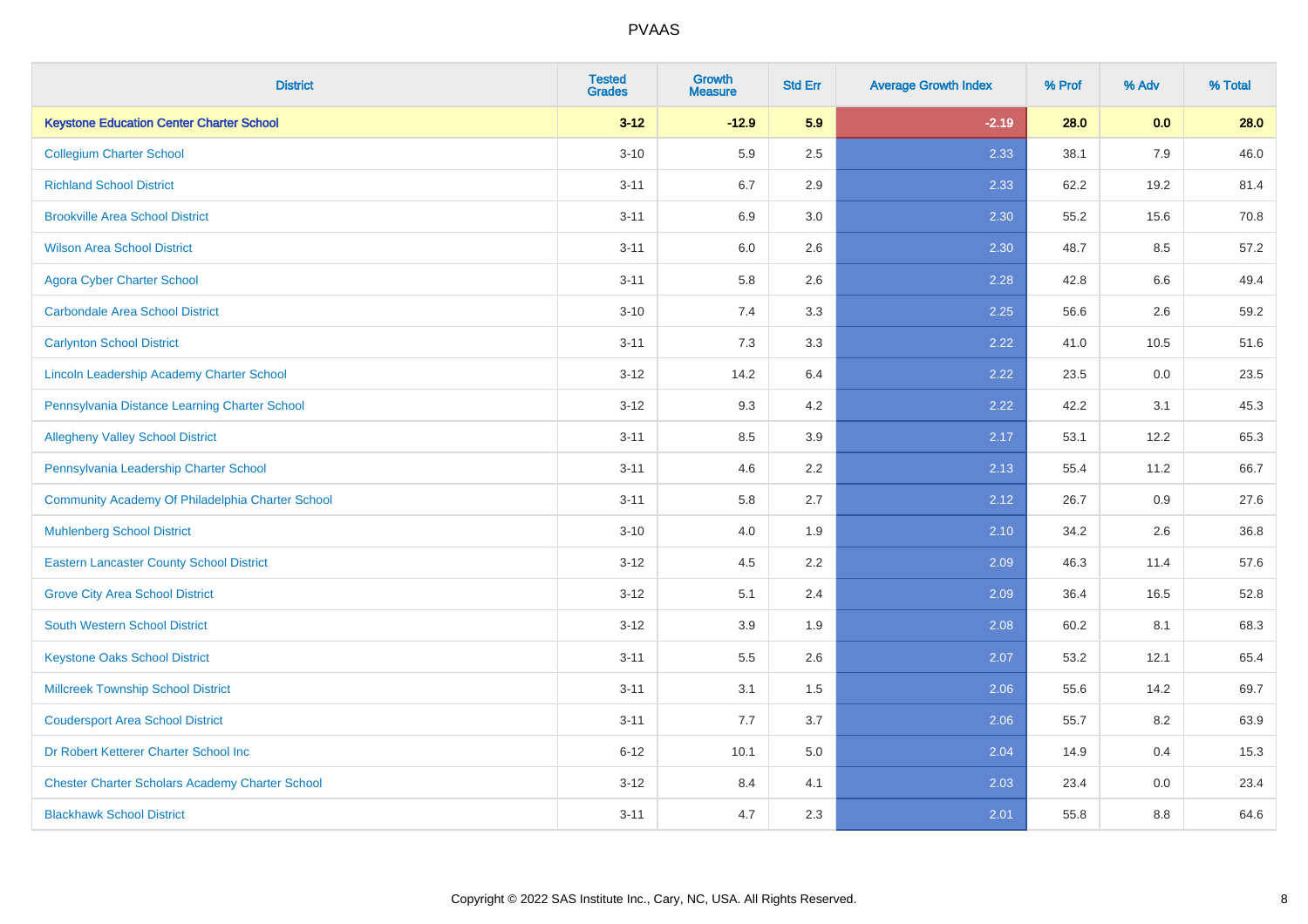| <b>District</b>                                 | <b>Tested</b><br><b>Grades</b> | <b>Growth</b><br><b>Measure</b> | <b>Std Err</b> | <b>Average Growth Index</b> | % Prof | % Adv   | % Total |
|-------------------------------------------------|--------------------------------|---------------------------------|----------------|-----------------------------|--------|---------|---------|
| <b>Keystone Education Center Charter School</b> | $3 - 12$                       | $-12.9$                         | 5.9            | $-2.19$                     | 28.0   | 0.0     | 28.0    |
| Altoona Area School District                    | $3 - 12$                       | 3.3                             | 1.6            | 1.99                        | 47.7   | $8.2\,$ | 55.9    |
| <b>Central Valley School District</b>           | $3 - 10$                       | 4.8                             | 2.4            | 1.98                        | 56.9   | 9.0     | 65.9    |
| <b>West Allegheny School District</b>           | $3 - 12$                       | 4.0                             | 2.1            | 1.96                        | 63.1   | 15.7    | 78.8    |
| <b>Pottsville Area School District</b>          | $3 - 12$                       | 4.4                             | 2.3            | 1.94                        | 44.8   | 5.4     | 50.2    |
| <b>Beaver Area School District</b>              | $3 - 10$                       | 4.7                             | 2.4            | 1.94                        | 57.4   | 16.8    | 74.2    |
| <b>Western Wayne School District</b>            | $3 - 11$                       | 5.6                             | 2.9            | 1.93                        | 41.3   | 17.4    | 58.7    |
| <b>Steel Valley School District</b>             | $3 - 11$                       | 6.5                             | 3.4            | 1.89                        | 50.7   | 5.6     | 56.3    |
| <b>Sharon City School District</b>              | $3 - 11$                       | 4.9                             | 2.6            | 1.87                        | 48.2   | 5.3     | 53.4    |
| <b>Uniontown Area School District</b>           | $3 - 11$                       | 6.0                             | 3.2            | 1.87                        | 62.4   | 5.9     | 68.2    |
| <b>Blacklick Valley School District</b>         | $3 - 11$                       | $8.0\,$                         | 4.3            | 1.85                        | 34.1   | 0.0     | 34.1    |
| <b>Monessen City School District</b>            | $3 - 10$                       | 8.3                             | 4.5            | 1.85                        | 42.9   | 2.9     | 45.7    |
| <b>Hanover Public School District</b>           | $3 - 11$                       | 5.2                             | 2.8            | 1.83                        | 52.2   | 14.4    | 66.7    |
| <b>Laurel Highlands School District</b>         | $3 - 11$                       | 4.3                             | 2.4            | 1.81                        | 44.9   | 9.6     | 54.5    |
| <b>Sto-Rox School District</b>                  | $3 - 10$                       | 6.6                             | 3.7            | 1.80                        | 13.4   | 0.0     | 13.4    |
| York Academy Regional Charter School            | $3 - 11$                       | 9.0                             | 5.0            | 1.79                        | 55.2   | $0.0\,$ | 55.2    |
| <b>Salisbury Township School District</b>       | $3 - 11$                       | 6.3                             | 3.6            | 1.77                        | 46.2   | 6.6     | 52.8    |
| <b>Bentworth School District</b>                | $3 - 11$                       | 5.7                             | 3.2            | 1.75                        | 44.2   | 19.5    | 63.6    |
| <b>Northgate School District</b>                | $3 - 11$                       | 6.3                             | 3.6            | 1.73                        | 53.3   | 16.7    | 70.0    |
| <b>Reach Cyber Charter School</b>               | $3 - 11$                       | 8.1                             | 4.7            | 1.72                        | 42.4   | 4.6     | 47.0    |
| <b>Oswayo Valley School District</b>            | $3 - 12$                       | 8.5                             | 5.0            | 1.68                        | 50.0   | 16.7    | 66.7    |
| <b>Central Bucks School District</b>            | $3 - 11$                       | 1.6                             | 0.9            | 1.66                        | 63.0   | 16.8    | 79.8    |
| Allegheny-Clarion Valley School District        | $3 - 10$                       | 7.8                             | 4.7            | 1.65                        | 53.3   | 3.3     | 56.7    |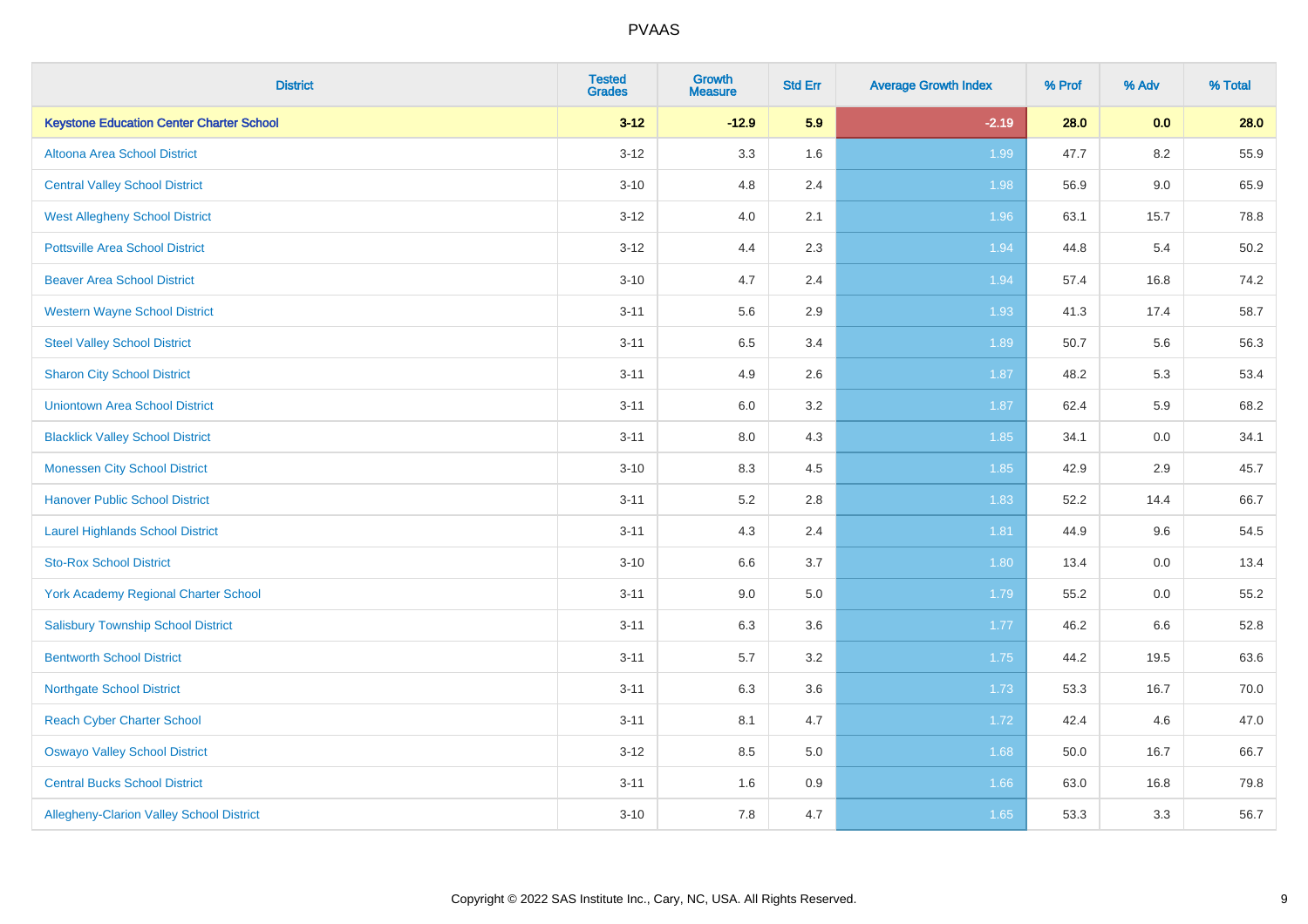| <b>District</b>                                    | <b>Tested</b><br><b>Grades</b> | <b>Growth</b><br><b>Measure</b> | <b>Std Err</b> | <b>Average Growth Index</b> | % Prof | % Adv | % Total |
|----------------------------------------------------|--------------------------------|---------------------------------|----------------|-----------------------------|--------|-------|---------|
| <b>Keystone Education Center Charter School</b>    | $3 - 12$                       | $-12.9$                         | 5.9            | $-2.19$                     | 28.0   | 0.0   | 28.0    |
| <b>Conrad Weiser Area School District</b>          | $3 - 11$                       | 3.6                             | 2.2            | 1.63                        | 52.1   | 2.1   | 54.2    |
| Millersburg Area School District                   | $3 - 11$                       | 6.2                             | 3.8            | 1.63                        | 51.8   | 7.4   | 59.3    |
| Esperanza Academy Charter School                   | $4 - 11$                       | 4.0                             | 2.5            | 1.61                        | 32.4   | 0.7   | 33.1    |
| <b>Hermitage School District</b>                   | $3 - 12$                       | 3.8                             | 2.4            | 1.60                        | 57.5   | 9.3   | 66.8    |
| <b>Pleasant Valley School District</b>             | $3 - 11$                       | 3.1                             | 2.0            | 1.57                        | 57.2   | 5.5   | 62.8    |
| <b>South Butler County School District</b>         | $3 - 10$                       | 3.9                             | 2.5            | 1.54                        | 53.1   | 16.6  | 69.7    |
| <b>Armstrong School District</b>                   | $3 - 11$                       | 2.6                             | 1.7            | 1.53                        | 51.5   | 6.1   | 57.6    |
| <b>Warrior Run School District</b>                 | $3 - 11$                       | 4.6                             | 3.0            | 1.51                        | 40.9   | 8.1   | 49.0    |
| <b>Burrell School District</b>                     | $3 - 11$                       | 4.5                             | 3.1            | 1.48                        | 58.5   | 13.8  | 72.3    |
| <b>Everett Area School District</b>                | $3 - 11$                       | 5.0                             | 3.4            | 1.47                        | 60.5   | 1.3   | 61.8    |
| <b>New Brighton Area School District</b>           | $3 - 11$                       | 4.6                             | 3.1            | 1.47                        | 60.9   | 5.8   | 66.7    |
| <b>Loyalsock Township School District</b>          | $3 - 12$                       | 4.2                             | 2.8            | 1.47                        | 54.3   | 2.1   | 56.4    |
| <b>Punxsutawney Area School District</b>           | $3 - 11$                       | 4.2                             | 2.9            | 1.45                        | 55.0   | 5.5   | 60.6    |
| <b>Towanda Area School District</b>                | $3 - 11$                       | 4.0                             | 2.8            | 1.44                        | 39.4   | 6.6   | 46.0    |
| <b>Methacton School District</b>                   | $3 - 11$                       | 2.5                             | 1.7            | 1.43                        | 62.5   | 16.4  | 79.0    |
| <b>Lincoln Park Performing Arts Charter School</b> | $7 - 11$                       | 3.6                             | 2.5            | 1.42                        | 59.6   | 14.7  | 74.3    |
| <b>KIPP Dubois Charter School</b>                  | $9 - 10$                       | 4.7                             | 3.3            | 1.40                        | 31.0   | 1.4   | 32.4    |
| Capital Area School for the Arts Charter School    | $9 - 11$                       | 5.8                             | 4.1            | 1.39                        | 59.3   | 18.6  | 78.0    |
| <b>West York Area School District</b>              | $3 - 12$                       | 3.2                             | 2.3            | 1.38                        | 53.8   | 4.4   | 58.2    |
| <b>MaST Community Charter School II</b>            | $3 - 10$                       | 4.4                             | 3.2            | 1.37                        | 28.4   | 3.4   | 31.8    |
| <b>Pottsgrove School District</b>                  | $3 - 11$                       | 2.8                             | 2.0            | 1.35                        | 44.0   | 10.0  | 53.9    |
| Mastery Charter School - Shoemaker Campus          | $7 - 10$                       | 4.1                             | 3.0            | 1.34                        | 20.9   | 3.3   | 24.2    |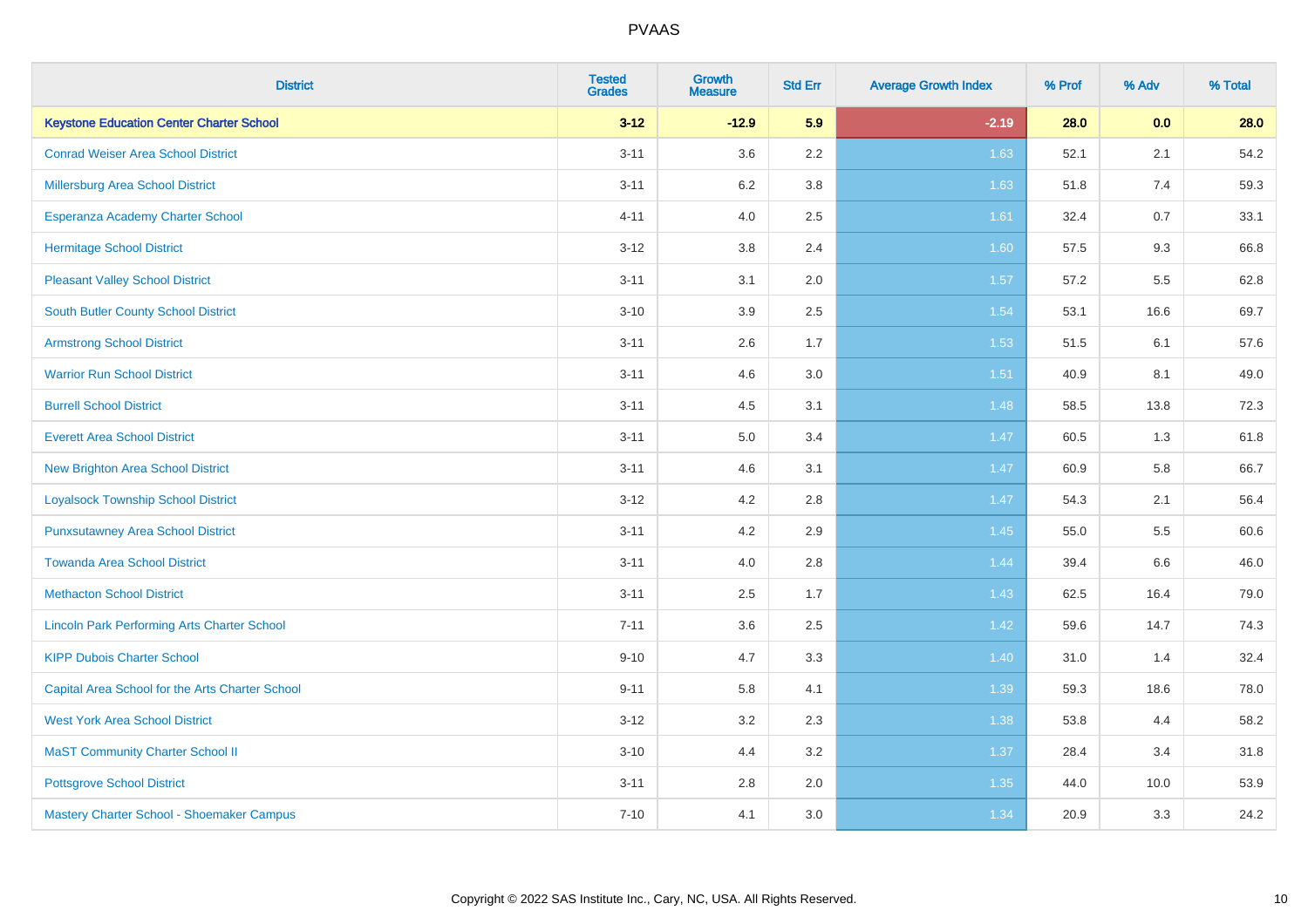| <b>District</b>                                 | <b>Tested</b><br><b>Grades</b> | <b>Growth</b><br><b>Measure</b> | <b>Std Err</b> | <b>Average Growth Index</b> | % Prof | % Adv | % Total |
|-------------------------------------------------|--------------------------------|---------------------------------|----------------|-----------------------------|--------|-------|---------|
| <b>Keystone Education Center Charter School</b> | $3 - 12$                       | $-12.9$                         | 5.9            | $-2.19$                     | 28.0   | 0.0   | 28.0    |
| <b>Ligonier Valley School District</b>          | $3 - 11$                       | 4.2                             | 3.1            | 1.34                        | 59.1   | 10.3  | 69.5    |
| <b>Spring Cove School District</b>              | $3 - 11$                       | 3.4                             | 2.5            | 1.33                        | 47.8   | 12.7  | 60.4    |
| <b>Fairview School District</b>                 | $3 - 11$                       | 3.4                             | 2.6            | 1.32                        | 57.2   | 17.6  | 74.8    |
| <b>Donegal School District</b>                  | $3 - 12$                       | 3.1                             | 2.4            | 1.29                        | 60.6   | 9.1   | 69.7    |
| <b>Line Mountain School District</b>            | $3 - 11$                       | 4.1                             | 3.2            | 1.27                        | 52.9   | 9.2   | 62.1    |
| <b>Woodland Hills School District</b>           | $3 - 12$                       | 3.2                             | 2.6            | 1.22                        | 31.4   | 3.6   | 35.0    |
| <b>Halifax Area School District</b>             | $3 - 11$                       | 4.7                             | 3.9            | 1.22                        | 61.5   | 9.6   | 71.2    |
| <b>Port Allegany School District</b>            | $3 - 11$                       | 4.4                             | 3.6            | 1.21                        | 28.1   | 9.4   | 37.5    |
| <b>Shanksville-Stonycreek School District</b>   | $3 - 10$                       | 7.0                             | 5.9            | 1.20                        | 64.7   | 17.6  | 82.4    |
| <b>Central Cambria School District</b>          | $3 - 11$                       | 3.0                             | 2.5            | 1.17                        | 56.2   | 9.7   | 66.0    |
| Esperanza Cyber Charter School                  | $3 - 11$                       | 7.1                             | 6.1            | 1.16                        | 9.1    | 0.0   | 9.1     |
| <b>Tidioute Community Charter School</b>        | $3 - 11$                       | 5.7                             | 5.1            | 1.11                        | 34.4   | 21.9  | 56.2    |
| Morrisville Borough School District             | $3 - 11$                       | 4.8                             | 4.3            | 1.10                        | 30.2   | 2.3   | 32.6    |
| <b>Leechburg Area School District</b>           | $3 - 11$                       | 4.4                             | 4.0            | 1.09                        | 47.8   | 19.6  | 67.4    |
| Meyersdale Area School District                 | $3 - 11$                       | 4.2                             | 4.0            | 1.07                        | 43.1   | 6.9   | 50.0    |
| <b>General Mclane School District</b>           | $3 - 11$                       | 3.1                             | 2.9            | 1.07                        | 62.3   | 4.9   | 67.2    |
| <b>Williamsport Area School District</b>        | $3 - 11$                       | 1.9                             | 1.8            | 1.04                        | 44.1   | 12.8  | 56.9    |
| <b>Franklin Regional School District</b>        | $3 - 11$                       | 2.0                             | 1.9            | 1.02                        | 66.7   | 15.5  | 82.1    |
| <b>Manheim Central School District</b>          | $3 - 11$                       | 2.1                             | 2.1            | $1.01$                      | 53.2   | 11.6  | 64.8    |
| <b>Tunkhannock Area School District</b>         | $3 - 11$                       | 2.3                             | 2.2            | 1.01                        | 44.9   | 9.6   | 54.6    |
| Mastery Charter School - Pickett Campus         | $6 - 10$                       | 5.6                             | 5.7            | 1.00                        | 27.8   | 0.0   | 27.8    |
| Lehigh Career & Technical Institute             | $10 - 12$                      | 5.6                             | 5.6            | 0.99                        | 78.3   | 0.0   | 78.3    |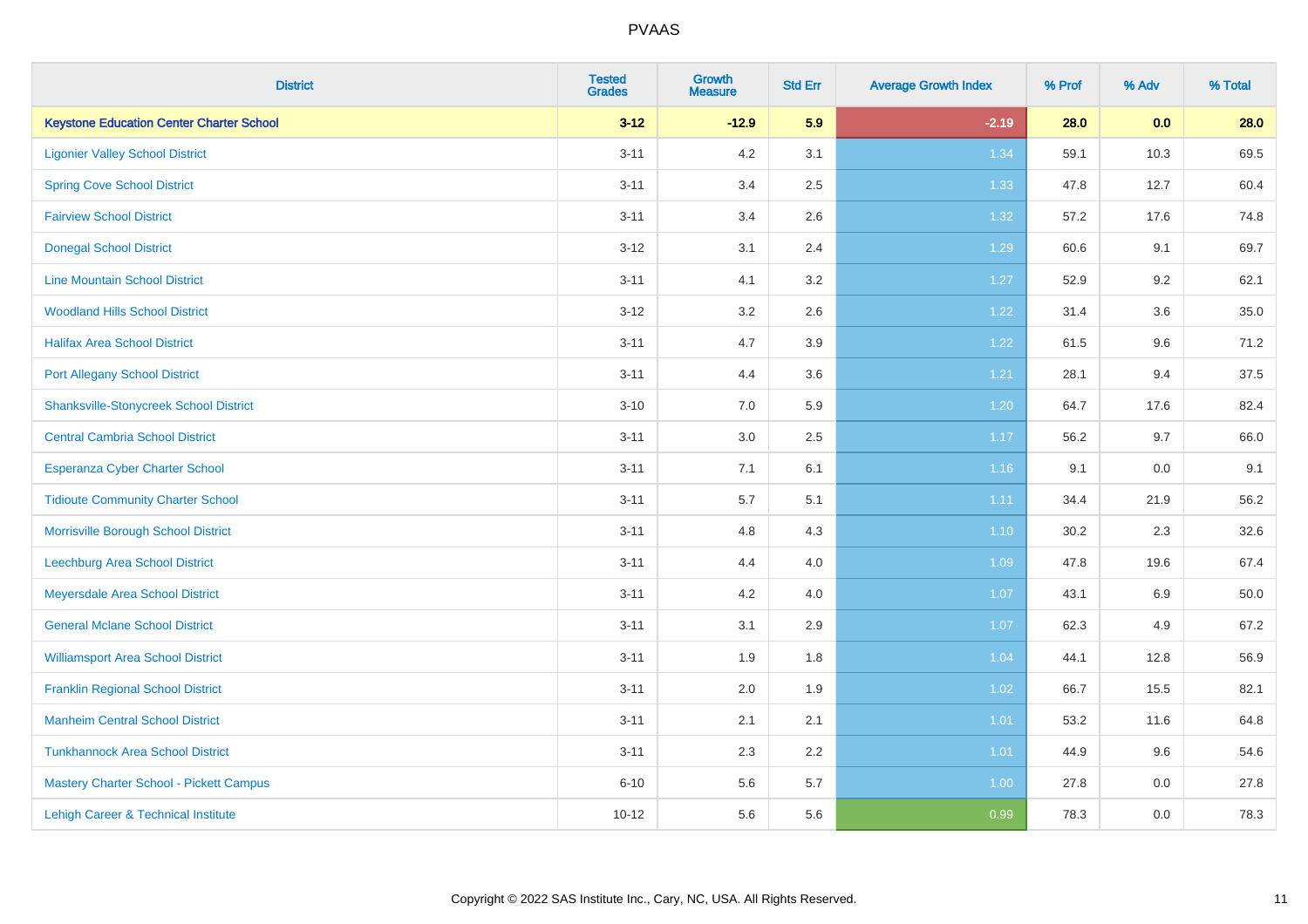| <b>District</b>                                 | <b>Tested</b><br><b>Grades</b> | <b>Growth</b><br><b>Measure</b> | <b>Std Err</b> | <b>Average Growth Index</b> | % Prof | % Adv   | % Total |
|-------------------------------------------------|--------------------------------|---------------------------------|----------------|-----------------------------|--------|---------|---------|
| <b>Keystone Education Center Charter School</b> | $3 - 12$                       | $-12.9$                         | 5.9            | $-2.19$                     | 28.0   | 0.0     | 28.0    |
| <b>Bensalem Township School District</b>        | $3 - 11$                       | 1.6                             | 1.6            | 0.98                        | 38.8   | 8.3     | 47.1    |
| <b>Hopewell Area School District</b>            | $3 - 11$                       | 2.6                             | 2.7            | 0.97                        | 58.4   | 4.0     | 62.4    |
| <b>Berlin Brothersvalley School District</b>    | $3 - 11$                       | 4.0                             | 4.2            | 0.96                        | 48.8   | 14.0    | 62.8    |
| <b>Clairton City School District</b>            | $3 - 11$                       | 3.5                             | 3.7            | 0.95                        | 13.4   | 0.0     | 13.4    |
| <b>Lower Moreland Township School District</b>  | $3 - 11$                       | 2.0                             | 2.2            | 0.95                        | 62.8   | 17.0    | 79.8    |
| <b>Baldwin-Whitehall School District</b>        | $3 - 11$                       | 1.8                             | 1.9            | 0.94                        | 58.6   | 8.6     | 67.1    |
| <b>Keystone School District</b>                 | $3 - 11$                       | 3.1                             | 3.3            | 0.94                        | 50.6   | 6.5     | 57.1    |
| <b>Bedford Area School District</b>             | $3 - 11$                       | 2.5                             | 2.6            | 0.93                        | 48.5   | 10.0    | 58.5    |
| Northwestern Lehigh School District             | $3 - 11$                       | 2.2                             | 2.3            | 0.93                        | 53.3   | 9.7     | 63.0    |
| West Jefferson Hills School District            | $3 - 11$                       | 1.8                             | 2.1            | 0.88                        | 55.7   | 20.8    | 76.4    |
| South Fayette Township School District          | $3 - 11$                       | 1.7                             | 2.0            | 0.88                        | 61.0   | 26.5    | 87.6    |
| North Clarion County School District            | $3 - 12$                       | 3.7                             | 4.3            | 0.85                        | 67.5   | 15.0    | 82.5    |
| <b>Marple Newtown School District</b>           | $3 - 11$                       | 2.0                             | 2.4            | 0.81                        | 57.6   | 12.8    | 70.4    |
| <b>Mcguffey School District</b>                 | $3 - 11$                       | 2.1                             | 2.6            | 0.81                        | 57.7   | 3.1     | 60.8    |
| <b>Camp Hill School District</b>                | $3 - 12$                       | 2.3                             | 3.0            | 0.78                        | 53.6   | 17.5    | 71.1    |
| Urban Pathways 6-12 Charter School              | $6 - 11$                       | 4.8                             | 6.4            | 0.75                        | 28.6   | 0.0     | 28.6    |
| Southeastern Greene School District             | $3 - 10$                       | 3.3                             | 4.6            | 0.72                        | 57.6   | 6.1     | 63.6    |
| <b>Harmony Area School District</b>             | $3 - 10$                       | 4.5                             | 6.3            | 0.72                        | 33.3   | 13.3    | 46.7    |
| <b>Athens Area School District</b>              | $3 - 11$                       | 1.6                             | 2.5            | 0.64                        | 46.9   | 7.6     | 54.5    |
| <b>United School District</b>                   | $3 - 11$                       | 2.1                             | 3.4            | 0.63                        | 60.3   | $6.6\,$ | 66.9    |
| <b>Laurel School District</b>                   | $3 - 11$                       | 1.8                             | 3.1            | 0.59                        | 70.1   | 2.3     | 72.4    |
| <b>Commodore Perry School District</b>          | $3 - 11$                       | 3.2                             | 5.5            | 0.58                        | 58.3   | 0.0     | 58.3    |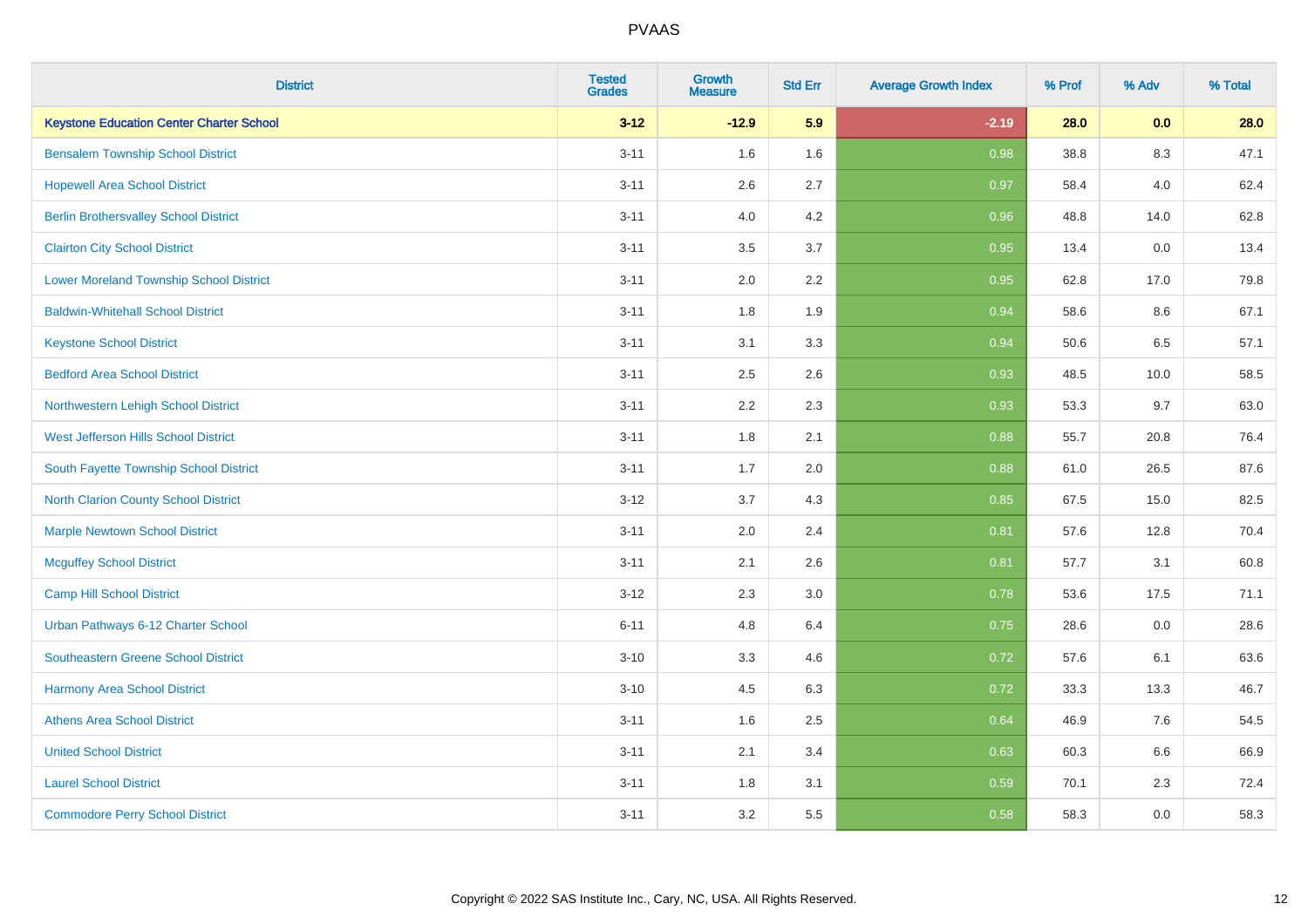| <b>District</b>                                   | <b>Tested</b><br><b>Grades</b> | <b>Growth</b><br><b>Measure</b> | <b>Std Err</b> | <b>Average Growth Index</b> | % Prof | % Adv | % Total |
|---------------------------------------------------|--------------------------------|---------------------------------|----------------|-----------------------------|--------|-------|---------|
| <b>Keystone Education Center Charter School</b>   | $3 - 12$                       | $-12.9$                         | 5.9            | $-2.19$                     | 28.0   | 0.0   | 28.0    |
| <b>Forbes Road School District</b>                | $3 - 11$                       | 2.8                             | 5.1            | 0.56                        | 41.4   | 10.3  | 51.7    |
| <b>Schuylkill Valley School District</b>          | $3 - 11$                       | 1.4                             | 2.5            | 0.56                        | 55.1   | 10.2  | 65.3    |
| <b>Union School District</b>                      | $3 - 12$                       | 2.3                             | 4.2            | 0.54                        | 32.6   | 7.0   | 39.5    |
| <b>Radnor Township School District</b>            | $3 - 12$                       | 1.0                             | 2.1            | 0.50                        | 65.0   | 23.2  | 88.2    |
| <b>Hanover Area School District</b>               | $3 - 11$                       | 2.2                             | 4.6            | 0.48                        | 42.9   | 5.7   | 48.6    |
| <b>Purchase Line School District</b>              | $3 - 12$                       | 1.7                             | 3.5            | 0.47                        | 43.1   | 5.4   | 48.5    |
| <b>Upper Adams School District</b>                | $3 - 11$                       | 1.3                             | 2.9            | 0.47                        | 55.2   | 8.6   | 63.8    |
| <b>Roberto Clemente Charter School</b>            | $3 - 12$                       | 2.2                             | 4.9            | 0.45                        | 27.5   | 5.0   | 32.5    |
| <b>Union Area School District</b>                 | $3 - 11$                       | 1.9                             | 4.3            | 0.44                        | 61.5   | 0.0   | 61.5    |
| <b>Mastery Charter High School-Lenfest Campus</b> | $7 - 11$                       | 2.5                             | 5.7            | 0.43                        | 40.0   | 0.0   | 40.0    |
| <b>Galeton Area School District</b>               | $3 - 11$                       | 2.2                             | 5.3            | 0.42                        | 41.3   | 4.4   | 45.6    |
| <b>Newport School District</b>                    | $3 - 12$                       | 1.4                             | 3.5            | 0.41                        | 51.5   | 10.3  | 61.8    |
| <b>Tussey Mountain School District</b>            | $3 - 12$                       | 1.5                             | 3.7            | 0.40                        | 38.6   | 1.8   | 40.4    |
| <b>South Eastern School District</b>              | $3 - 11$                       | 0.9                             | 2.4            | 0.39                        | 54.8   | 6.6   | 61.4    |
| <b>Gateway School District</b>                    | $3 - 11$                       | $0.8\,$                         | 2.2            | 0.38                        | 52.1   | 13.8  | 65.9    |
| <b>Wallingford-Swarthmore School District</b>     | $3 - 10$                       | 0.9                             | 2.4            | 0.38                        | 64.4   | 22.7  | 87.1    |
| <b>Lakeland School District</b>                   | $3 - 11$                       | 1.1                             | 2.8            | 0.38                        | 48.6   | 3.7   | 52.3    |
| <b>Lower Dauphin School District</b>              | $3 - 11$                       | $0.6\,$                         | 1.9            | 0.33                        | 49.2   | 12.6  | 61.8    |
| <b>Wyomissing Area School District</b>            | $3 - 12$                       | 0.8                             | 2.6            | 0.33                        | 55.7   | 17.6  | 73.3    |
| <b>Mastery Charter School - Thomas Campus</b>     | $3 - 10$                       | 2.1                             | 6.2            | 0.33                        | 28.6   | 0.0   | 28.6    |
| Lehigh Valley Academy Regional Charter School     | $3 - 11$                       | 0.7                             | 2.3            | 0.32                        | 46.3   | 5.0   | 51.4    |
| <b>Greater Latrobe School District</b>            | $3 - 11$                       | 0.6                             | 1.9            | 0.31                        | 55.5   | 14.1  | 69.5    |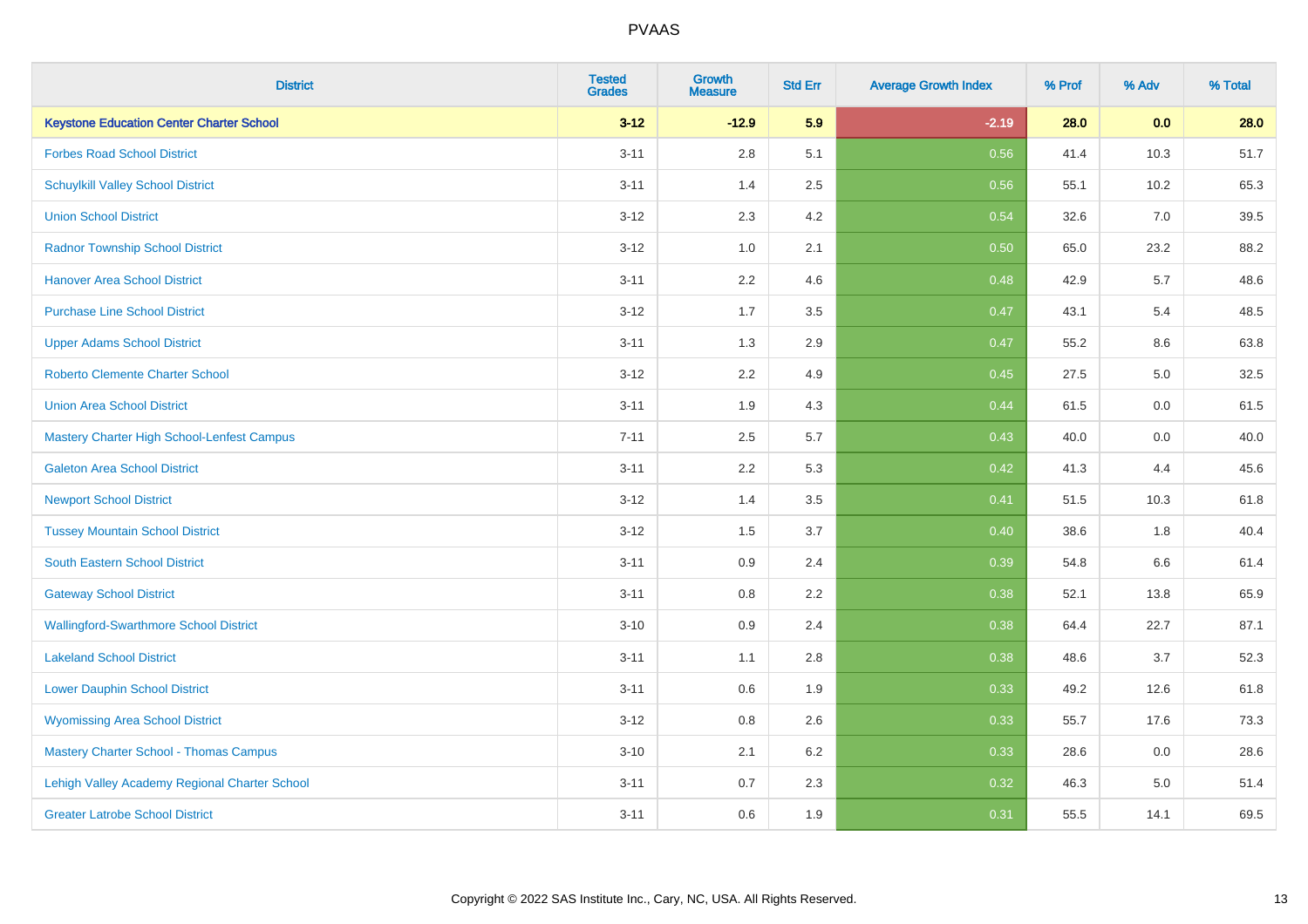| <b>District</b>                                 | <b>Tested</b><br><b>Grades</b> | <b>Growth</b><br><b>Measure</b> | <b>Std Err</b> | <b>Average Growth Index</b> | % Prof | % Adv   | % Total |
|-------------------------------------------------|--------------------------------|---------------------------------|----------------|-----------------------------|--------|---------|---------|
| <b>Keystone Education Center Charter School</b> | $3 - 12$                       | $-12.9$                         | 5.9            | $-2.19$                     | 28.0   | 0.0     | 28.0    |
| <b>Greenville Area School District</b>          | $3 - 11$                       | 0.7                             | 2.9            | 0.26                        | 53.4   | $6.9\,$ | 60.3    |
| <b>Bloomsburg Area School District</b>          | $3 - 10$                       | 0.7                             | 3.0            | 0.23                        | 55.9   | 11.8    | 67.6    |
| <b>Jersey Shore Area School District</b>        | $3 - 11$                       | 0.5                             | 2.6            | 0.21                        | 47.1   | 9.2     | 56.2    |
| <b>Reynolds School District</b>                 | $3 - 10$                       | 0.5                             | 3.4            | 0.16                        | 52.1   | 7.0     | 59.2    |
| <b>Brockway Area School District</b>            | $3 - 11$                       | 0.6                             | 3.6            | 0.16                        | 49.2   | 7.7     | 56.9    |
| Northern Lebanon School District                | $3 - 11$                       | 0.4                             | 2.5            | 0.15                        | 28.0   | 3.0     | 31.0    |
| <b>Danville Area School District</b>            | $3 - 11$                       | 0.4                             | 2.6            | 0.15                        | 57.4   | 18.4    | 75.7    |
| <b>Smethport Area School District</b>           | $3 - 12$                       | 0.6                             | 3.9            | 0.15                        | 37.0   | 1.8     | 38.9    |
| Insight PA Cyber Charter School                 | $3 - 11$                       | 0.7                             | 5.7            | 0.12                        | 50.0   | 4.8     | 54.8    |
| <b>Hempfield School District</b>                | $3 - 11$                       | 0.1                             | 1.4            | 0.08                        | 58.2   | 9.9     | 68.2    |
| <b>West Branch Area School District</b>         | $3 - 11$                       | 0.2                             | 3.8            | 0.05                        | 47.2   | 1.9     | 49.1    |
| East Stroudsburg Area School District           | $3 - 11$                       | 0.1                             | 1.6            | 0.05                        | 45.8   | $7.8\,$ | 53.6    |
| <b>Wilkes-Barre Area School District</b>        | $3 - 11$                       | 0.1                             | 3.2            | 0.02                        | 35.5   | 5.4     | 40.9    |
| <b>Susquenita School District</b>               | $3 - 11$                       | $-0.1$                          | 2.8            | $-0.01$                     | 47.7   | 10.1    | 57.8    |
| <b>Penn Cambria School District</b>             | $3 - 11$                       | $-0.0$                          | 2.7            | $-0.01$                     | 61.5   | 7.7     | 69.2    |
| <b>Kutztown Area School District</b>            | $3 - 12$                       | $-0.2$                          | 3.2            | $-0.05$                     | 55.4   | 13.3    | 68.7    |
| <b>Avella Area School District</b>              | $3 - 12$                       | $-0.3$                          | 4.7            | $-0.05$                     | 49.3   | 14.5    | 63.8    |
| <b>Mercer Area School District</b>              | $3 - 11$                       | $-0.2$                          | 3.3            | $-0.06$                     | 56.0   | 8.0     | 64.0    |
| <b>Warren County School District</b>            | $3 - 11$                       | $-0.1$                          | 1.8            | $-0.06$                     | 37.2   | 5.3     | 42.6    |
| <b>Chester-Upland School District</b>           | $3 - 11$                       | $-0.3$                          | 2.7            | $-0.09$                     | 13.8   | 0.8     | 14.6    |
| New Kensington-Arnold School District           | $3 - 11$                       | $-0.4$                          | 3.8            | $-0.10$                     | 40.7   | 3.7     | 44.4    |
| <b>Blue Ridge School District</b>               | $3 - 11$                       | $-0.5$                          | 3.6            | $-0.12$                     | 44.6   | 3.1     | 47.7    |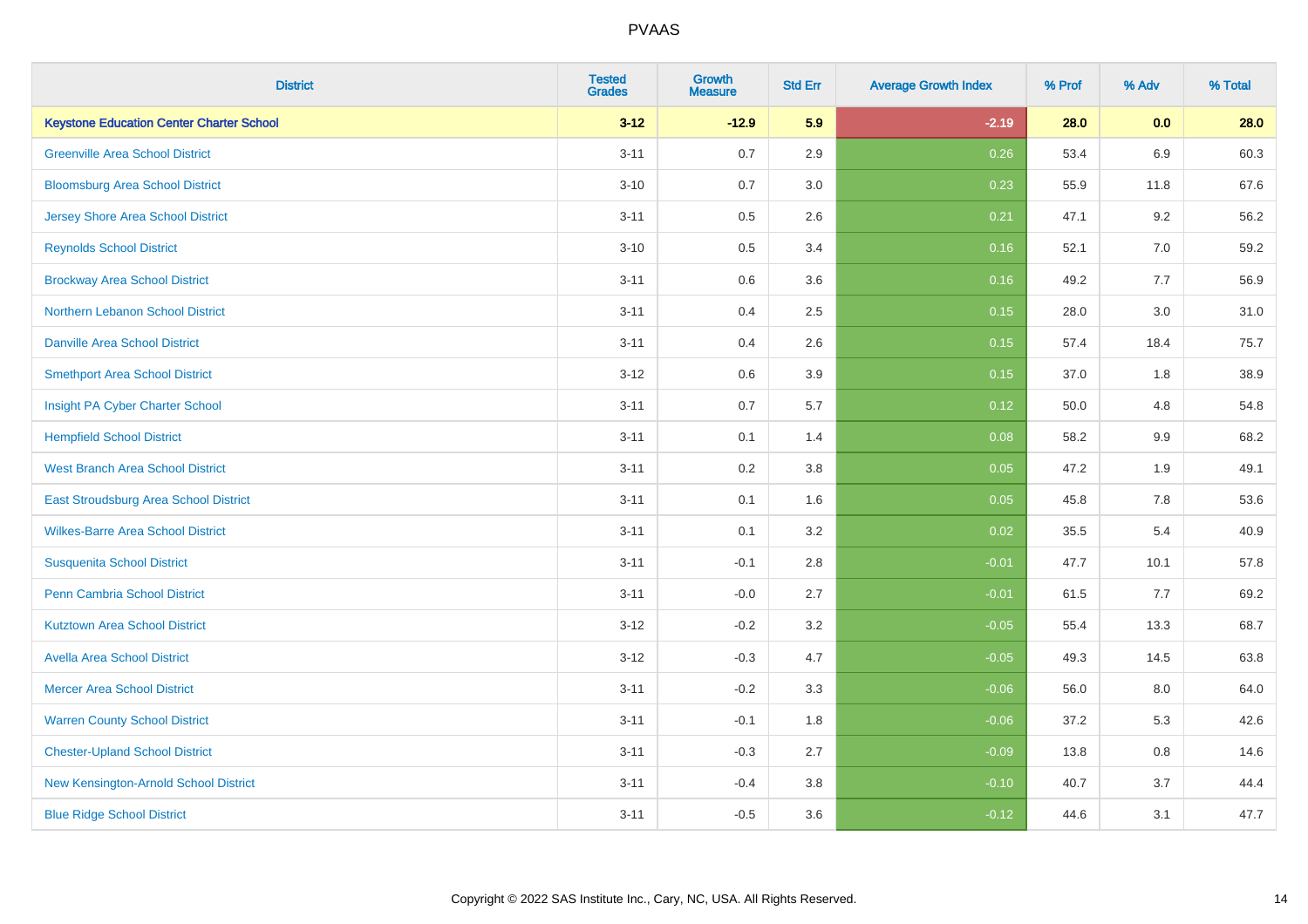| <b>District</b>                                    | <b>Tested</b><br><b>Grades</b> | <b>Growth</b><br><b>Measure</b> | <b>Std Err</b> | <b>Average Growth Index</b> | % Prof | % Adv   | % Total |
|----------------------------------------------------|--------------------------------|---------------------------------|----------------|-----------------------------|--------|---------|---------|
| <b>Keystone Education Center Charter School</b>    | $3 - 12$                       | $-12.9$                         | 5.9            | $-2.19$                     | 28.0   | 0.0     | 28.0    |
| <b>Central Fulton School District</b>              | $3 - 11$                       | $-0.5$                          | 3.5            | $-0.14$                     | 51.4   | $8.6\,$ | 60.0    |
| <b>Otto-Eldred School District</b>                 | $3 - 11$                       | $-0.7$                          | 4.2            | $-0.15$                     | 56.2   | 6.2     | 62.5    |
| <b>Oley Valley School District</b>                 | $3 - 11$                       | $-0.4$                          | 2.8            | $-0.15$                     | 43.1   | 12.9    | 56.0    |
| Philadelphia Electrical & Tech Charter High School | $10 - 10$                      | $-0.5$                          | 2.9            | $-0.15$                     | 8.8    | 0.0     | 8.8     |
| <b>Bellefonte Area School District</b>             | $3 - 11$                       | $-0.4$                          | 2.2            | $-0.17$                     | 47.6   | 10.6    | 58.2    |
| Southern Lehigh School District                    | $3 - 11$                       | $-0.4$                          | 2.3            | $-0.17$                     | 66.1   | 11.9    | 78.0    |
| <b>Crestwood School District</b>                   | $3 - 11$                       | $-0.4$                          | 2.4            | $-0.17$                     | 57.4   | 17.0    | 74.4    |
| <b>Achievement House Charter School</b>            | $7 - 11$                       | $-0.7$                          | 4.0            | $-0.17$                     | 32.5   | 2.6     | 35.1    |
| <b>Millville Area School District</b>              | $3 - 12$                       | $-0.9$                          | 4.7            | $-0.18$                     | 51.4   | 5.4     | 56.8    |
| <b>Mount Carmel Area School District</b>           | $3 - 11$                       | $-0.6$                          | 3.1            | $-0.18$                     | 45.3   | 2.1     | 47.4    |
| <b>Westinghouse Arts Academy Charter School</b>    | $9 - 10$                       | $-0.7$                          | 3.6            | $-0.19$                     | 59.2   | 8.4     | 67.6    |
| <b>Panther Valley School District</b>              | $3 - 12$                       | $-0.6$                          | 3.3            | $-0.19$                     | 47.9   | 4.3     | 52.1    |
| <b>Harrisburg City School District</b>             | $3 - 11$                       | $-0.4$                          | 2.1            | $-0.19$                     | 15.1   | 0.4     | 15.5    |
| <b>Girard School District</b>                      | $3 - 11$                       | $-0.6$                          | 2.7            | $-0.22$                     | 53.9   | 15.6    | 69.6    |
| <b>Lakeview School District</b>                    | $3 - 11$                       | $-0.9$                          | 3.7            | $-0.24$                     | 60.3   | 3.2     | 63.5    |
| <b>Glendale School District</b>                    | $3 - 10$                       | $-0.9$                          | 3.7            | $-0.24$                     | 50.0   | 5.4     | 55.4    |
| <b>Penn Manor School District</b>                  | $3 - 11$                       | $-0.4$                          | 1.6            | $-0.25$                     | 51.9   | 12.6    | 64.5    |
| <b>Tuscarora School District</b>                   | $3 - 11$                       | $-0.6$                          | 2.3            | $-0.27$                     | 45.1   | 8.1     | 53.2    |
| <b>Cornell School District</b>                     | $3 - 11$                       | $-1.6$                          | 5.0            | $-0.32$                     | 33.8   | 1.5     | 35.4    |
| <b>Albert Gallatin Area School District</b>        | $3 - 11$                       | $-0.8$                          | 2.4            | $-0.32$                     | 54.5   | 10.0    | 64.6    |
| Hope For Hyndman Charter School                    | $3 - 11$                       | $-2.0$                          | 6.1            | $-0.32$                     | 33.3   | 0.0     | 33.3    |
| <b>Palmerton Area School District</b>              | $3 - 11$                       | $-1.2$                          | 3.0            | $-0.39$                     | 57.4   | 5.0     | 62.4    |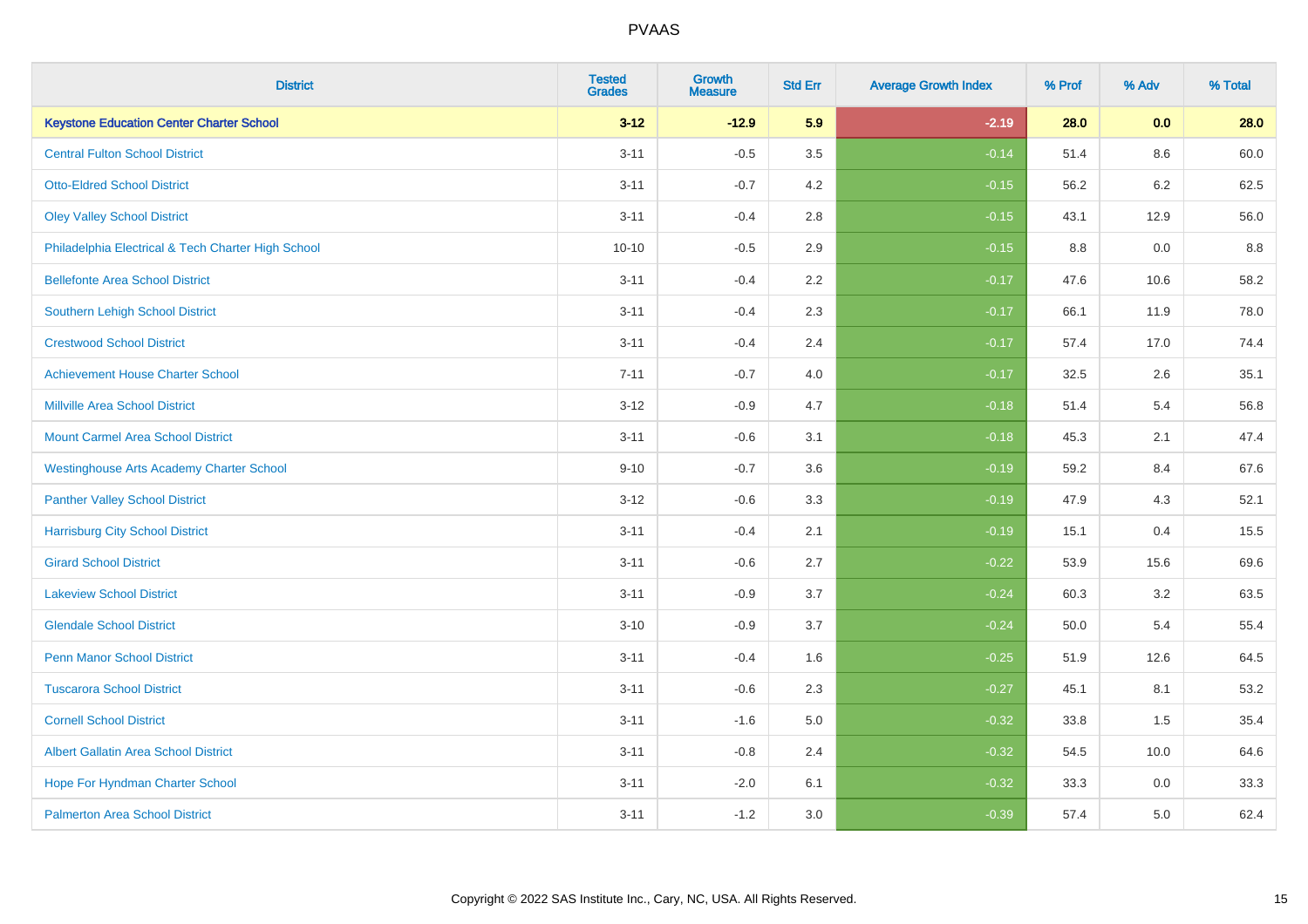| <b>District</b>                                         | <b>Tested</b><br><b>Grades</b> | <b>Growth</b><br><b>Measure</b> | <b>Std Err</b> | <b>Average Growth Index</b> | % Prof | % Adv   | % Total |
|---------------------------------------------------------|--------------------------------|---------------------------------|----------------|-----------------------------|--------|---------|---------|
| <b>Keystone Education Center Charter School</b>         | $3 - 12$                       | $-12.9$                         | 5.9            | $-2.19$                     | 28.0   | 0.0     | 28.0    |
| <b>Bellwood-Antis School District</b>                   | $3 - 10$                       | $-1.2$                          | 3.2            | $-0.39$                     | 55.1   | 10.1    | 65.2    |
| <b>Sharpsville Area School District</b>                 | $3 - 11$                       | $-1.4$                          | 3.5            | $-0.40$                     | 55.2   | 13.4    | 68.7    |
| North Schuylkill School District                        | $3 - 11$                       | $-1.0$                          | 2.4            | $-0.42$                     | 41.8   | 5.1     | 46.8    |
| <b>Bangor Area School District</b>                      | $3 - 12$                       | $-0.9$                          | 2.0            | $-0.43$                     | 44.3   | 4.7     | 49.0    |
| <b>Shaler Area School District</b>                      | $3 - 11$                       | $-0.8$                          | 1.9            | $-0.43$                     | 49.1   | 9.6     | 58.7    |
| <b>Conewago Valley School District</b>                  | $3 - 12$                       | $-0.9$                          | 2.0            | $-0.45$                     | 51.7   | 9.6     | 61.3    |
| <b>Elizabethtown Area School District</b>               | $3 - 12$                       | $-0.9$                          | 1.9            | $-0.47$                     | 50.0   | 11.2    | 61.2    |
| Center For Student Learning Charter School At Pennsbury | $6 - 12$                       | $-2.9$                          | 6.1            | $-0.47$                     | 42.9   | 0.0     | 42.9    |
| South Side Area School District                         | $3 - 11$                       | $-1.6$                          | 3.3            | $-0.48$                     | 50.0   | 6.8     | 56.8    |
| <b>Wyoming Area School District</b>                     | $3 - 10$                       | $-1.3$                          | 2.6            | $-0.50$                     | 53.8   | 10.8    | 64.6    |
| <b>Canon-Mcmillan School District</b>                   | $3 - 11$                       | $-0.8$                          | 1.6            | $-0.50$                     | 58.7   | 15.9    | 74.6    |
| <b>Central Greene School District</b>                   | $3 - 11$                       | $-1.6$                          | 2.8            | $-0.55$                     | 54.2   | 2.8     | 57.0    |
| <b>Mid Valley School District</b>                       | $3 - 10$                       | $-1.7$                          | 3.0            | $-0.55$                     | 45.1   | $7.8\,$ | 52.9    |
| <b>Manheim Township School District</b>                 | $3 - 12$                       | $-0.9$                          | 1.6            | $-0.58$                     | 53.2   | 15.5    | 68.7    |
| <b>Clarion-Limestone Area School District</b>           | $3 - 12$                       | $-2.5$                          | 4.1            | $-0.60$                     | 56.8   | 6.8     | 63.6    |
| <b>Burgettstown Area School District</b>                | $3 - 11$                       | $-2.1$                          | 3.4            | $-0.62$                     | 50.0   | 1.4     | 51.4    |
| <b>Susquehanna Community School District</b>            | $3 - 11$                       | $-2.8$                          | 4.2            | $-0.66$                     | 49.4   | 6.9     | 56.3    |
| <b>Fannett-Metal School District</b>                    | $3 - 11$                       | $-3.4$                          | 5.1            | $-0.67$                     | 38.7   | 8.1     | 46.8    |
| <b>Cheltenham School District</b>                       | $3 - 11$                       | $-1.4$                          | 2.1            | $-0.67$                     | 46.1   | 10.0    | 56.1    |
| <b>North Pocono School District</b>                     | $3 - 11$                       | $-2.3$                          | 3.4            | $-0.68$                     | 52.0   | 16.4    | 68.5    |
| Mt Lebanon School District                              | $3 - 11$                       | $-1.0$                          | 1.5            | $-0.70$                     | 61.9   | 24.0    | 85.9    |
| <b>Lehighton Area School District</b>                   | $3 - 11$                       | $-1.6$                          | 2.3            | $-0.70$                     | 51.1   | 5.6     | 56.7    |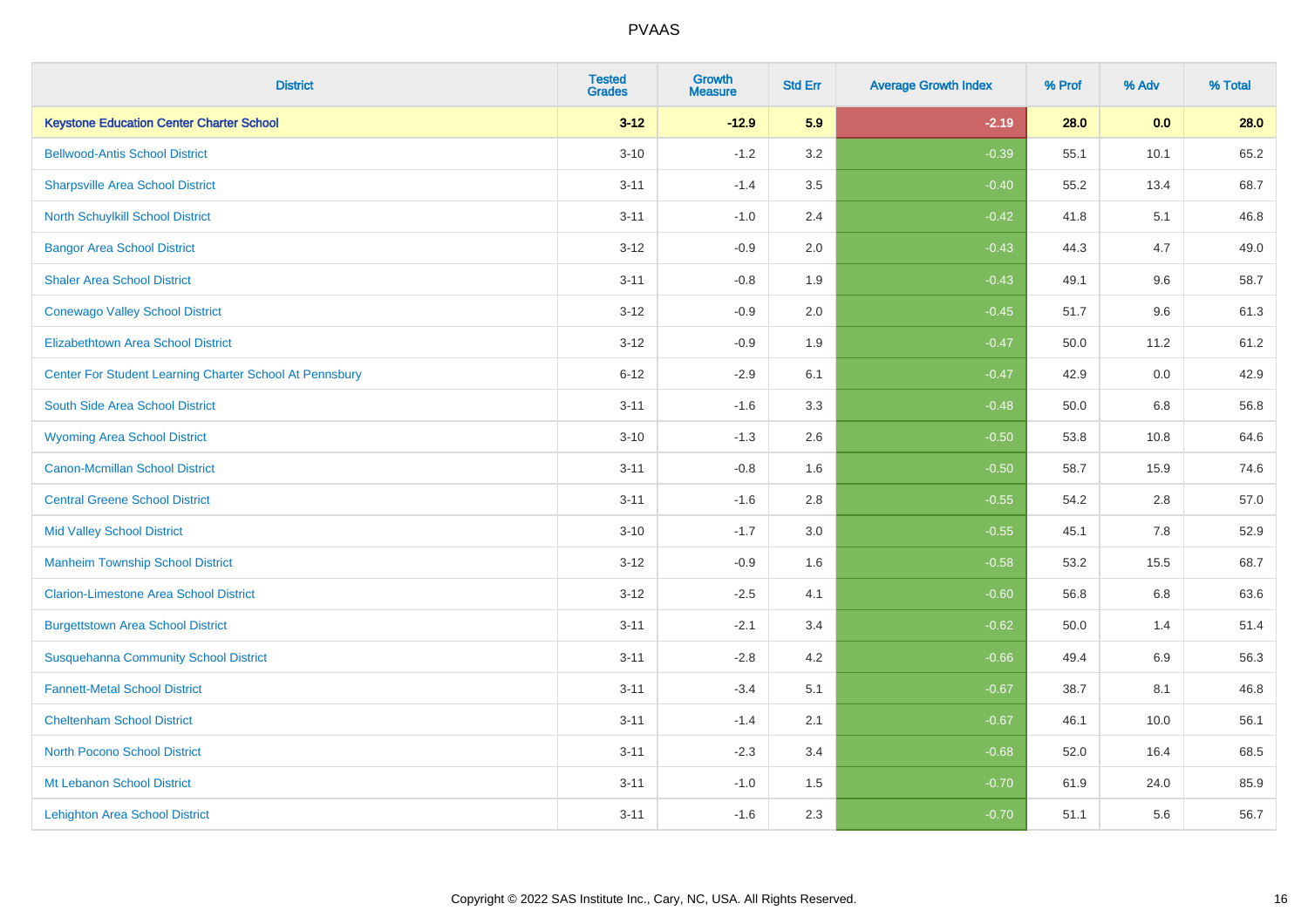| <b>District</b>                                 | <b>Tested</b><br><b>Grades</b> | <b>Growth</b><br><b>Measure</b> | <b>Std Err</b> | <b>Average Growth Index</b> | % Prof | % Adv | % Total |
|-------------------------------------------------|--------------------------------|---------------------------------|----------------|-----------------------------|--------|-------|---------|
| <b>Keystone Education Center Charter School</b> | $3 - 12$                       | $-12.9$                         | 5.9            | $-2.19$                     | 28.0   | 0.0   | 28.0    |
| Huntingdon Area School District                 | $3 - 11$                       | $-2.0$                          | 2.7            | $-0.72$                     | 36.8   | 10.3  | 47.0    |
| <b>Bald Eagle Area School District</b>          | $3 - 11$                       | $-2.1$                          | 2.7            | $-0.75$                     | 48.4   | 9.4   | 57.7    |
| <b>Turkeyfoot Valley Area School District</b>   | $3 - 12$                       | $-4.3$                          | 5.6            | $-0.76$                     | 22.0   | 5.1   | 27.1    |
| <b>Gillingham Charter School</b>                | $3 - 11$                       | $-4.4$                          | 5.6            | $-0.77$                     | 20.8   | 8.3   | 29.2    |
| <b>Conemaugh Valley School District</b>         | $3 - 12$                       | $-3.2$                          | 4.1            | $-0.78$                     | 48.2   | 5.6   | 53.7    |
| <b>Northeast Bradford School District</b>       | $3 - 10$                       | $-3.1$                          | 4.0            | $-0.78$                     | 33.9   | 3.4   | 37.3    |
| Shenango Area School District                   | $3 - 11$                       | $-2.6$                          | 3.3            | $-0.79$                     | 50.6   | 13.9  | 64.6    |
| <b>Lebanon School District</b>                  | $3 - 11$                       | $-1.6$                          | 1.9            | $-0.80$                     | 24.4   | 2.6   | 27.0    |
| <b>Forest Area School District</b>              | $3 - 11$                       | $-4.4$                          | 5.4            | $-0.81$                     | 36.2   | 2.1   | 38.3    |
| <b>Chartiers Valley School District</b>         | $3 - 11$                       | $-1.7$                          | 2.0            | $-0.81$                     | 54.7   | 8.4   | 63.1    |
| <b>Phoenixville Area School District</b>        | $3 - 11$                       | $-1.7$                          | 2.1            | $-0.83$                     | 59.9   | 10.6  | 70.5    |
| <b>Charleroi School District</b>                | $3 - 11$                       | $-2.6$                          | 3.0            | $-0.86$                     | 55.7   | 7.4   | 63.1    |
| <b>Montour School District</b>                  | $3 - 11$                       | $-1.8$                          | 2.1            | $-0.88$                     | 61.4   | 15.1  | 76.5    |
| <b>Columbia Borough School District</b>         | $3 - 12$                       | $-3.1$                          | 3.5            | $-0.89$                     | 29.5   | 1.9   | 31.4    |
| <b>Sullivan County School District</b>          | $3 - 10$                       | $-4.0$                          | 4.4            | $-0.90$                     | 66.7   | 2.6   | 69.2    |
| <b>Austin Area School District</b>              | $3 - 11$                       | $-5.7$                          | 6.4            | $-0.90$                     | 33.3   | 5.6   | 38.9    |
| <b>Wyoming Valley West School District</b>      | $3 - 11$                       | $-2.2$                          | 2.4            | $-0.91$                     | 49.4   | 3.0   | 52.4    |
| Imhotep Institute Charter High School           | $9 - 11$                       | $-5.3$                          | 5.8            | $-0.92$                     | 25.0   | 0.0   | 25.0    |
| <b>North Hills School District</b>              | $3 - 11$                       | $-1.8$                          | 1.8            | $-0.96$                     | 59.1   | 14.1  | 73.2    |
| <b>Seneca Valley School District</b>            | $3 - 11$                       | $-1.4$                          | 1.4            | $-0.99$                     | 57.2   | 11.4  | 68.6    |
| <b>Valley Grove School District</b>             | $3 - 10$                       | $-3.7$                          | 3.7            | $-1.01$                     | 51.2   | 6.1   | 57.3    |
| <b>Lewisburg Area School District</b>           | $3 - 11$                       | $-2.7$                          | 2.6            | $-1.03$                     | 57.0   | 18.5  | 75.6    |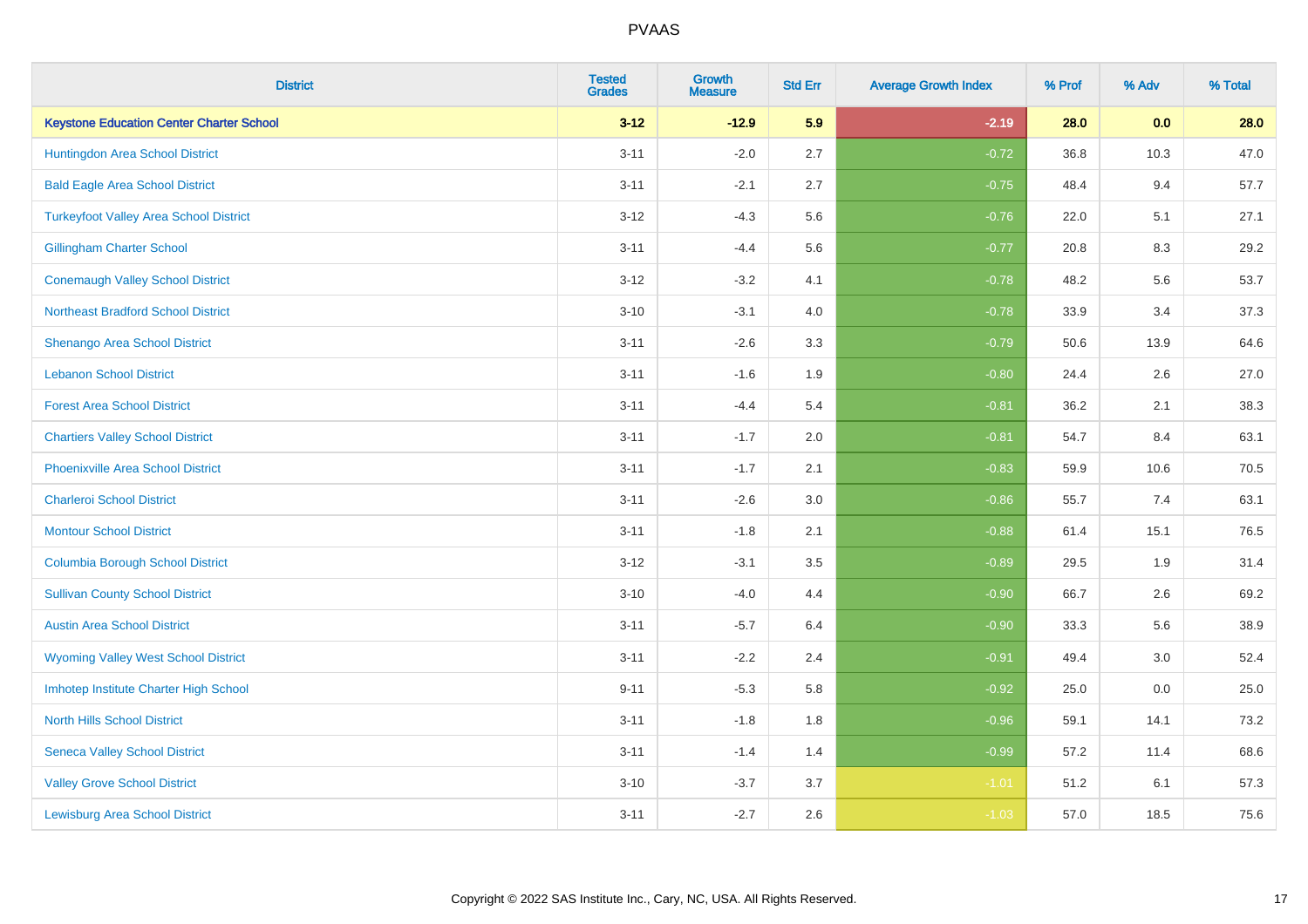| <b>District</b>                                 | <b>Tested</b><br><b>Grades</b> | <b>Growth</b><br><b>Measure</b> | <b>Std Err</b> | <b>Average Growth Index</b> | % Prof | % Adv   | % Total |
|-------------------------------------------------|--------------------------------|---------------------------------|----------------|-----------------------------|--------|---------|---------|
| <b>Keystone Education Center Charter School</b> | $3 - 12$                       | $-12.9$                         | 5.9            | $-2.19$                     | 28.0   | 0.0     | 28.0    |
| <b>West Greene School District</b>              | $3 - 11$                       | $-4.5$                          | 4.3            | $-1.04$                     | 36.6   | 7.3     | 43.9    |
| <b>Quaker Valley School District</b>            | $3 - 11$                       | $-2.8$                          | 2.6            | $-1.08$                     | 55.2   | 13.2    | 68.4    |
| Oil City Area School District                   | $3 - 11$                       | $-2.9$                          | 2.6            | $-1.08$                     | 44.4   | 5.8     | 50.2    |
| <b>Conemaugh Township Area School District</b>  | $3 - 12$                       | $-3.7$                          | 3.4            | $-1.09$                     | 53.8   | 17.6    | 71.4    |
| <b>Riverside School District</b>                | $3 - 11$                       | $-3.2$                          | 3.0            | $-1.09$                     | 43.0   | 9.0     | 52.0    |
| Juniata Valley School District                  | $3 - 11$                       | $-3.9$                          | 3.5            | $-1.10$                     | 44.4   | 3.5     | 47.8    |
| <b>Dallas School District</b>                   | $3 - 11$                       | $-2.5$                          | 2.2            | $-1.12$                     | 54.9   | 7.6     | 62.4    |
| Jeannette City School District                  | $3 - 11$                       | $-4.3$                          | 3.8            | $-1.13$                     | 46.7   | 7.5     | 54.2    |
| <b>Antietam School District</b>                 | $3 - 10$                       | $-4.3$                          | 3.8            | $-1.13$                     | 36.4   | 5.4     | 41.8    |
| <b>Kane Area School District</b>                | $3 - 10$                       | $-3.7$                          | 3.2            | $-1.17$                     | 39.5   | 9.9     | 49.4    |
| <b>Chichester School District</b>               | $3 - 11$                       | $-2.7$                          | 2.3            | $-1.17$                     | 44.6   | $6.6\,$ | 51.2    |
| <b>Chestnut Ridge School District</b>           | $3 - 12$                       | $-3.4$                          | $2.9\,$        | $-1.17$                     | 46.6   | 5.8     | 52.4    |
| <b>Big Beaver Falls Area School District</b>    | $3 - 11$                       | $-3.9$                          | 3.3            | $-1.18$                     | 34.1   | 3.5     | 37.6    |
| <b>Greater Johnstown School District</b>        | $3 - 11$                       | $-3.1$                          | 2.6            | $-1.19$                     | 26.1   | 0.0     | 26.1    |
| <b>Riverview School District</b>                | $3 - 11$                       | $-4.6$                          | 3.8            | $-1.20$                     | 57.9   | 15.8    | 73.7    |
| <b>Scranton School District</b>                 | $3 - 12$                       | $-2.9$                          | 2.4            | $-1.22$                     | 45.6   | 3.6     | 49.1    |
| <b>Elk Lake School District</b>                 | $3 - 11$                       | $-4.0$                          | 3.3            | $-1.23$                     | 46.2   | 3.3     | 49.4    |
| <b>Apollo-Ridge School District</b>             | $3 - 12$                       | $-4.7$                          | 3.7            | $-1.24$                     | 50.0   | 10.0    | 60.0    |
| <b>Troy Area School District</b>                | $3 - 10$                       | $-4.3$                          | 3.4            | $-1.26$                     | 43.2   | 5.7     | 48.9    |
| <b>Bristol Borough School District</b>          | $3 - 12$                       | $-4.3$                          | 3.4            | $-1.27$                     | 39.7   | 1.3     | 41.0    |
| <b>Shade-Central City School District</b>       | $3 - 11$                       | $-5.9$                          | 4.6            | $-1.28$                     | 27.8   | 0.0     | 27.8    |
| <b>Ellwood City Area School District</b>        | $3 - 11$                       | $-4.2$                          | 3.2            | $-1.29$                     | 54.1   | 14.1    | 68.2    |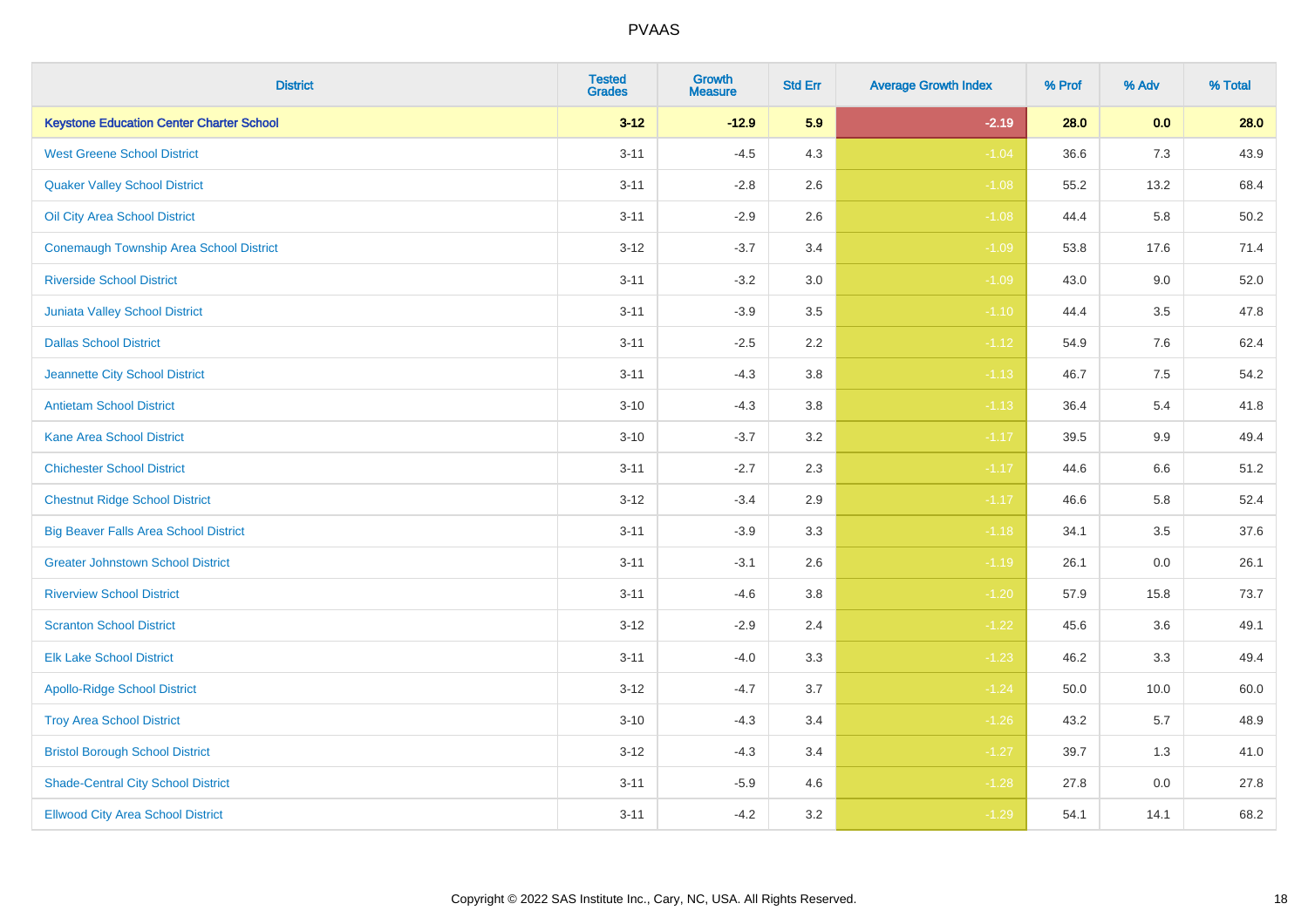| <b>District</b>                                                       | <b>Tested</b><br><b>Grades</b> | <b>Growth</b><br><b>Measure</b> | <b>Std Err</b> | <b>Average Growth Index</b> | % Prof | % Adv | % Total |
|-----------------------------------------------------------------------|--------------------------------|---------------------------------|----------------|-----------------------------|--------|-------|---------|
| <b>Keystone Education Center Charter School</b>                       | $3 - 12$                       | $-12.9$                         | 5.9            | $-2.19$                     | 28.0   | 0.0   | 28.0    |
| <b>Cambria Heights School District</b>                                | $3 - 10$                       | $-4.1$                          | 3.1            | $-1.32$                     | 51.0   | 6.0   | 57.0    |
| <b>Ferndale Area School District</b>                                  | $3 - 10$                       | $-5.8$                          | 4.3            | $-1.33$                     | 40.0   | 0.0   | 40.0    |
| <b>Greencastle-Antrim School District</b>                             | $3 - 11$                       | $-3.0$                          | 2.2            | $-1.36$                     | 62.4   | 9.9   | 72.3    |
| <b>Westmont Hilltop School District</b>                               | $3 - 11$                       | $-4.0$                          | 2.8            | $-1.40$                     | 36.3   | 13.3  | 49.6    |
| <b>Claysburg-Kimmel School District</b>                               | $3 - 11$                       | $-5.7$                          | 4.0            | $-1.42$                     | 42.9   | 8.2   | 51.0    |
| <b>MaST Community Charter School</b>                                  | $3 - 10$                       | $-4.1$                          | 2.7            | $-1.52$                     | 44.0   | 9.5   | 53.4    |
| <b>Fort Cherry School District</b>                                    | $3 - 10$                       | $-5.9$                          | 3.8            | $-1.56$                     | 55.2   | 5.2   | 60.3    |
| <b>Tri-Valley School District</b>                                     | $3 - 10$                       | $-6.4$                          | 4.1            | $-1.57$                     | 37.0   | 4.4   | 41.3    |
| Preparatory Charter School Of Mathematics, Science, Tech, And Careers | $9 - 10$                       | $-4.0$                          | 2.5            | $-1.59$                     | 15.0   | 0.0   | 15.0    |
| <b>Carbon Career &amp; Technical Institute</b>                        | $9 - 11$                       | $-5.7$                          | 3.6            | $-1.59$                     | 34.5   | $1.2$ | 35.7    |
| <b>Shamokin Area School District</b>                                  | $3 - 11$                       | $-7.7$                          | 4.8            | $-1.60$                     | 38.1   | 3.2   | 41.3    |
| <b>Fairfield Area School District</b>                                 | $3 - 11$                       | $-5.6$                          | 3.4            | $-1.66$                     | 57.9   | 4.0   | 61.8    |
| <b>Pottstown School District</b>                                      | $3 - 12$                       | $-4.0$                          | 2.4            | $-1.68$                     | 29.8   | 1.2   | 31.0    |
| <b>Twin Valley School District</b>                                    | $3 - 12$                       | $-3.6$                          | 2.1            | $-1.69$                     | 49.6   | 7.1   | 56.8    |
| <b>East Pennsboro Area School District</b>                            | $3 - 11$                       | $-4.2$                          | 2.5            | $-1.71$                     | 60.8   | 8.5   | 69.3    |
| <b>Brentwood Borough School District</b>                              | $3 - 11$                       | $-5.3$                          | 3.0            | $-1.72$                     | 52.0   | 6.1   | 58.2    |
| Perseus House Charter School Of Excellence                            | $6 - 11$                       | $-5.2$                          | 3.0            | $-1.72$                     | 16.5   | 0.0   | 16.5    |
| <b>Old Forge School District</b>                                      | $3 - 12$                       | $-5.9$                          | 3.4            | $-1.73$                     | 52.9   | 7.1   | 60.0    |
| <b>Canton Area School District</b>                                    | $3 - 11$                       | $-5.5$                          | 3.2            | $-1.75$                     | 40.7   | 2.3   | 43.0    |
| <b>Washington School District</b>                                     | $3 - 11$                       | $-4.9$                          | 2.8            | $-1.76$                     | 30.1   | 2.4   | 32.5    |
| <b>Pequea Valley School District</b>                                  | $3 - 11$                       | $-5.8$                          | 3.2            | $-1.80$                     | 39.8   | 9.1   | 48.9    |
| <b>Pittston Area School District</b>                                  | $3 - 11$                       | $-10.1$                         | 5.6            | $-1.80$                     | 38.1   | 9.5   | 47.6    |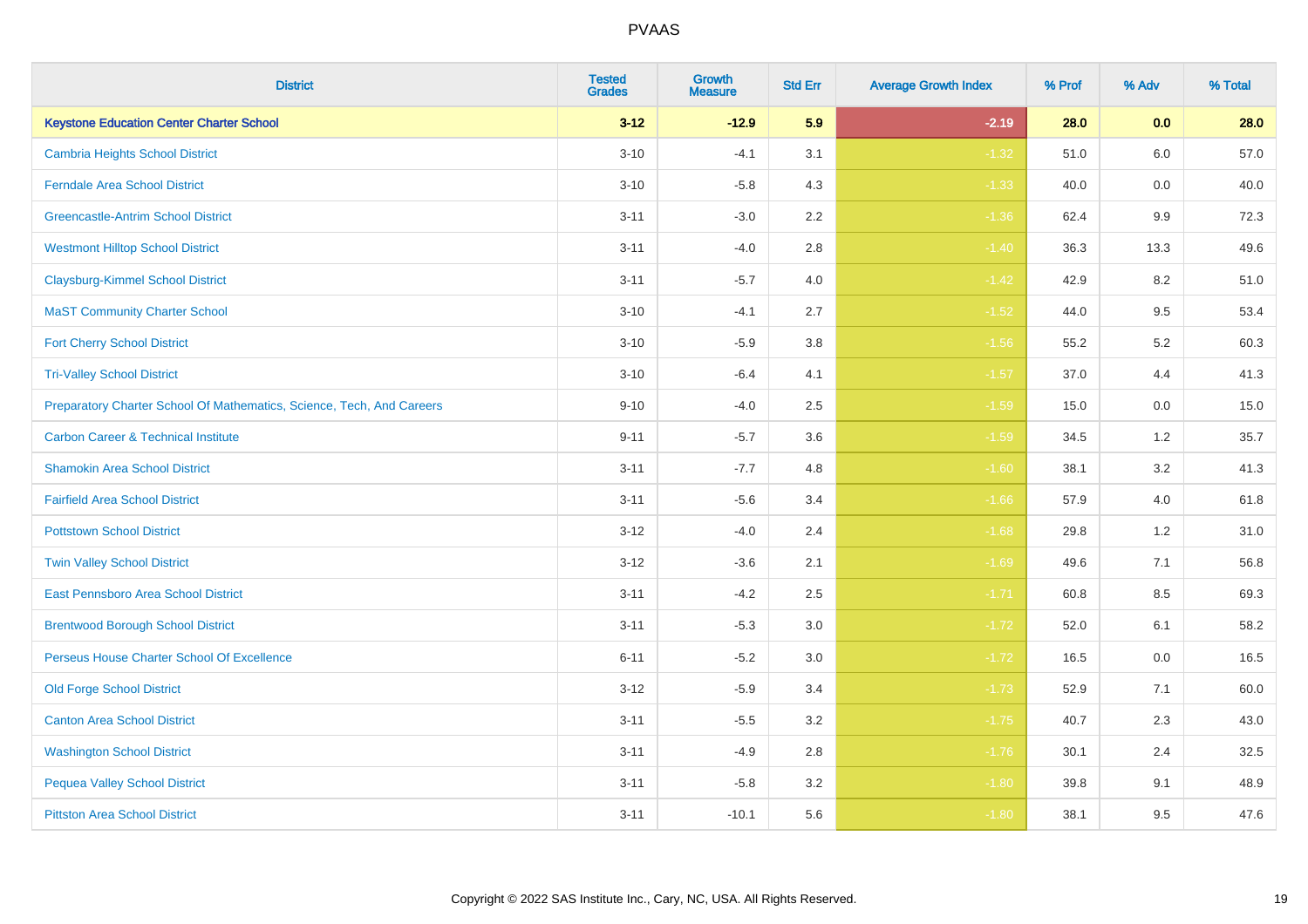| <b>District</b>                                   | <b>Tested</b><br><b>Grades</b> | <b>Growth</b><br><b>Measure</b> | <b>Std Err</b> | <b>Average Growth Index</b> | % Prof | % Adv   | % Total |
|---------------------------------------------------|--------------------------------|---------------------------------|----------------|-----------------------------|--------|---------|---------|
| <b>Keystone Education Center Charter School</b>   | $3 - 12$                       | $-12.9$                         | 5.9            | $-2.19$                     | 28.0   | 0.0     | 28.0    |
| <b>Brandywine Heights Area School District</b>    | $3 - 11$                       | $-4.9$                          | 2.7            | $-1.81$                     | 49.2   | $8.2\,$ | 57.4    |
| <b>Montrose Area School District</b>              | $3 - 10$                       | $-5.5$                          | 3.0            | $-1.82$                     | 46.7   | 5.4     | 52.2    |
| <b>Brownsville Area School District</b>           | $3 - 12$                       | $-7.2$                          | 3.9            | $-1.83$                     | 34.4   | 6.1     | 40.5    |
| <b>Central Columbia School District</b>           | $3 - 12$                       | $-4.8$                          | 2.6            | $-1.86$                     | 53.7   | 14.8    | 68.5    |
| <b>Kiski Area School District</b>                 | $3 - 11$                       | $-3.7$                          | 2.0            | $-1.86$                     | 57.4   | 10.4    | 67.8    |
| <b>East Allegheny School District</b>             | $3 - 11$                       | $-6.3$                          | 3.3            | $-1.87$                     | 31.9   | 9.7     | 41.7    |
| <b>Western Beaver County School District</b>      | $3 - 11$                       | $-7.8$                          | 4.2            | $-1.87$                     | 56.5   | 6.5     | 63.0    |
| <b>Greensburg Salem School District</b>           | $3 - 11$                       | $-4.4$                          | 2.4            | $-1.88$                     | 47.6   | 4.9     | 52.4    |
| Gettysburg Area School District                   | $3 - 11$                       | $-4.0$                          | 2.1            | $-1.89$                     | 45.3   | 14.0    | 59.3    |
| <b>Mount Pleasant Area School District</b>        | $3 - 11$                       | $-5.0$                          | 2.6            | $-1.93$                     | 52.6   | 0.0     | 52.6    |
| <b>Somerset Area School District</b>              | $3 - 11$                       | $-4.4$                          | 2.3            | $-1.93$                     | 44.4   | 14.9    | 59.3    |
| <b>Bermudian Springs School District</b>          | $3 - 11$                       | $-5.5$                          | 2.9            | $-1.94$                     | 56.4   | $6.8\,$ | 63.2    |
| <b>Forest City Regional School District</b>       | $3 - 12$                       | $-6.0$                          | $3.0\,$        | $-1.96$                     | 44.1   | 0.0     | 44.1    |
| <b>Mount Union Area School District</b>           | $3 - 10$                       | $-6.1$                          | 3.1            | $-1.97$                     | 32.2   | 3.4     | 35.6    |
| <b>Upper Dauphin Area School District</b>         | $3 - 11$                       | $-6.3$                          | 3.2            | $-1.98$                     | 37.4   | 4.8     | 42.2    |
| The New Academy Charter School                    | $8 - 11$                       | $-10.4$                         | 5.2            | $-2.00$                     | 0.0    | 0.0     | $0.0\,$ |
| <b>Moshannon Valley School District</b>           | $3 - 10$                       | $-7.0$                          | 3.4            | $-2.01$                     | 48.5   | 0.0     | 48.5    |
| <b>California Area School District</b>            | $3 - 10$                       | $-7.3$                          | 3.6            | $-2.02$                     | 42.6   | 9.8     | 52.5    |
| <b>Corry Area School District</b>                 | $3 - 11$                       | $-5.3$                          | 2.6            | $-2.03$                     | 38.5   | 6.0     | 44.5    |
| Karns City Area School District                   | $3 - 11$                       | $-6.0$                          | 2.9            | $-2.03$                     | 53.1   | 8.3     | 61.5    |
| <b>Middletown Area School District</b>            | $3 - 11$                       | $-5.3$                          | 2.6            | $-2.05$                     | 46.4   | 5.3     | 51.7    |
| <b>Executive Education Academy Charter School</b> | $3 - 10$                       | $-6.5$                          | 3.1            | $-2.08$                     | 23.7   | 2.2     | 25.8    |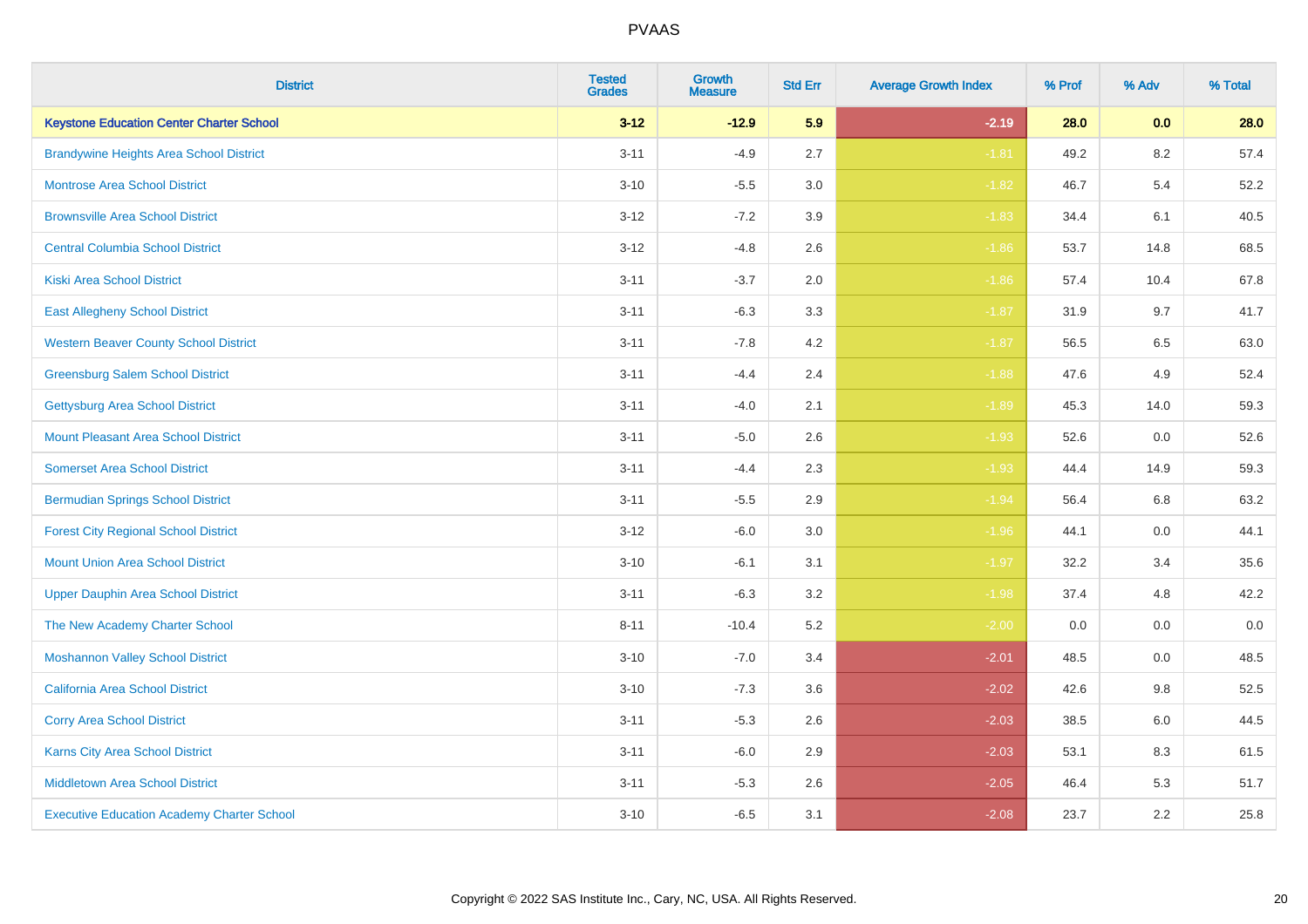| <b>District</b>                                 | <b>Tested</b><br><b>Grades</b> | <b>Growth</b><br><b>Measure</b> | <b>Std Err</b> | <b>Average Growth Index</b> | % Prof | % Adv   | % Total |
|-------------------------------------------------|--------------------------------|---------------------------------|----------------|-----------------------------|--------|---------|---------|
| <b>Keystone Education Center Charter School</b> | $3 - 12$                       | $-12.9$                         | 5.9            | $-2.19$                     | 28.0   | 0.0     | 28.0    |
| <b>Williams Valley School District</b>          | $3 - 11$                       | $-7.3$                          | 3.4            | $-2.13$                     | 23.2   | 0.0     | 23.2    |
| <b>Aliquippa School District</b>                | $3 - 11$                       | $-9.0$                          | 4.2            | $-2.14$                     | 11.0   | 0.0     | 11.0    |
| <b>Crawford Central School District</b>         | $3 - 11$                       | $-4.7$                          | 2.2            | $-2.15$                     | 40.6   | 10.5    | 51.1    |
| Susquehanna Township School District            | $3 - 12$                       | $-5.8$                          | 2.7            | $-2.17$                     | 36.0   | 5.6     | 41.6    |
| <b>Perkiomen Valley School District</b>         | $3 - 11$                       | $-3.5$                          | 1.6            | $-2.18$                     | 53.8   | 13.4    | 67.2    |
| <b>Benton Area School District</b>              | $3 - 10$                       | $-9.7$                          | 4.5            | $-2.18$                     | 43.2   | 5.4     | 48.6    |
| Jim Thorpe Area School District                 | $3 - 11$                       | $-5.8$                          | 2.7            | $-2.19$                     | 33.3   | 7.4     | 40.7    |
| <b>Keystone Education Center Charter School</b> | $3 - 12$                       | $-12.9$                         | 5.9            | $-2.19$                     | 28.0   | 0.0     | 28.0    |
| <b>Muncy School District</b>                    | $3 - 11$                       | $-8.1$                          | 3.7            | $-2.21$                     | 42.0   | $3.8\,$ | 45.8    |
| <b>West Middlesex Area School District</b>      | $3 - 10$                       | $-8.4$                          | 3.8            | $-2.21$                     | 34.9   | 2.8     | 37.6    |
| <b>York Co School Of Technology</b>             | $9 - 12$                       | $-3.8$                          | 1.7            | $-2.22$                     | 39.1   | 5.6     | 44.7    |
| <b>East Lycoming School District</b>            | $3 - 11$                       | $-6.0$                          | 2.7            | $-2.24$                     | 48.3   | 4.2     | 52.5    |
| <b>Windber Area School District</b>             | $3 - 11$                       | $-7.2$                          | 3.2            | $-2.24$                     | 55.4   | 7.2     | 62.6    |
| <b>Portage Area School District</b>             | $3 - 10$                       | $-8.1$                          | 3.6            | $-2.26$                     | 40.6   | 9.4     | 50.0    |
| <b>Oxford Area School District</b>              | $3 - 11$                       | $-4.3$                          | 1.9            | $-2.26$                     | 41.3   | 8.0     | 49.3    |
| <b>Juniata County School District</b>           | $3 - 12$                       | $-4.9$                          | 2.1            | $-2.26$                     | 38.5   | 2.9     | 41.4    |
| <b>Indiana Area School District</b>             | $3 - 11$                       | $-5.3$                          | 2.3            | $-2.28$                     | 47.6   | 18.4    | 66.1    |
| South Williamsport Area School District         | $3 - 10$                       | $-5.7$                          | 2.5            | $-2.30$                     | 45.5   | 4.5     | 50.0    |
| Salisbury-Elk Lick School District              | $3 - 11$                       | $-13.5$                         | 5.9            | $-2.30$                     | 27.8   | 0.0     | 27.8    |
| <b>Upper Moreland Township School District</b>  | $3 - 11$                       | $-5.0$                          | 2.2            | $-2.31$                     | 57.9   | 4.0     | 61.9    |
| <b>Southmoreland School District</b>            | $3 - 11$                       | $-8.3$                          | 3.6            | $-2.32$                     | 56.8   | 7.2     | 64.0    |
| La Academia Partnership Charter School          | $6 - 11$                       | $-11.0$                         | 4.7            | $-2.34$                     | 6.8    | 0.0     | 6.8     |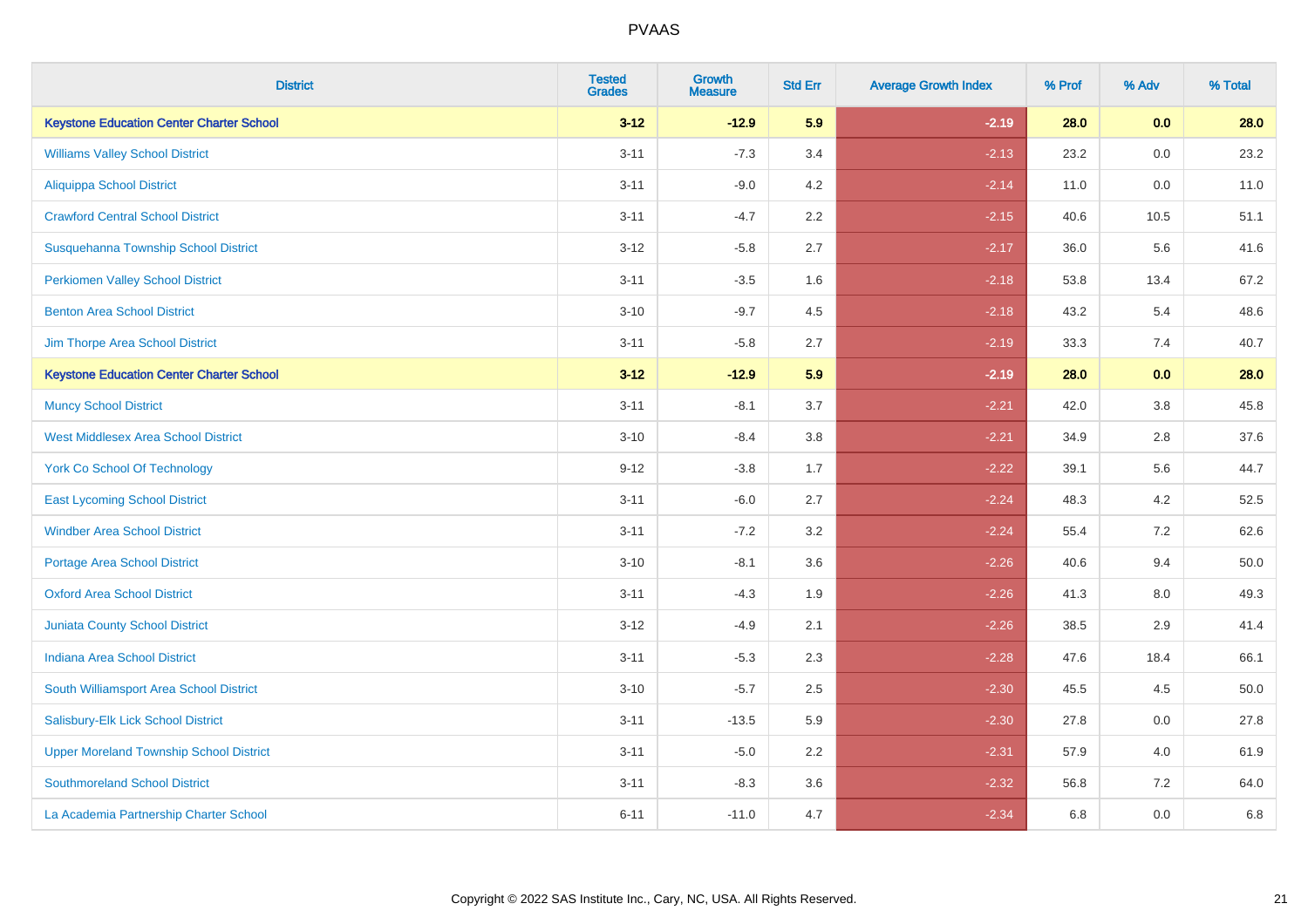| <b>District</b>                                 | <b>Tested</b><br><b>Grades</b> | <b>Growth</b><br><b>Measure</b> | <b>Std Err</b> | <b>Average Growth Index</b> | % Prof | % Adv   | % Total |
|-------------------------------------------------|--------------------------------|---------------------------------|----------------|-----------------------------|--------|---------|---------|
| <b>Keystone Education Center Charter School</b> | $3 - 12$                       | $-12.9$                         | 5.9            | $-2.19$                     | 28.0   | 0.0     | 28.0    |
| Jefferson-Morgan School District                | $3 - 10$                       | $-9.9$                          | 4.2            | $-2.35$                     | 43.8   | $4.2\,$ | 47.9    |
| <b>Freedom Area School District</b>             | $3 - 11$                       | $-7.1$                          | 3.0            | $-2.37$                     | 43.8   | 4.2     | 47.9    |
| <b>Universal Audenried Charter School</b>       | $9 - 11$                       | $-5.8$                          | 2.4            | $-2.40$                     | 14.6   | 0.0     | 14.6    |
| <b>Chartiers-Houston School District</b>        | $3 - 10$                       | $-8.6$                          | 3.5            | $-2.41$                     | 59.7   | 4.5     | 64.2    |
| <b>Farrell Area School District</b>             | $3 - 11$                       | $-10.4$                         | 4.3            | $-2.41$                     | 19.0   | 0.0     | 19.0    |
| <b>Yough School District</b>                    | $3 - 10$                       | $-6.6$                          | 2.7            | $-2.43$                     | 50.8   | 4.0     | 54.8    |
| <b>Innovative Arts Academy Charter School</b>   | $6 - 11$                       | $-9.1$                          | 3.7            | $-2.44$                     | 9.5    | 0.0     | 9.5     |
| <b>Mohawk Area School District</b>              | $3 - 11$                       | $-7.5$                          | 3.1            | $-2.45$                     | 49.4   | 11.0    | 60.4    |
| <b>Sugar Valley Rural Charter School</b>        | $3 - 11$                       | $-11.0$                         | 4.5            | $-2.46$                     | 14.9   | 0.0     | 14.9    |
| <b>Keystone Central School District</b>         | $3 - 11$                       | $-5.1$                          | 2.0            | $-2.46$                     | 44.7   | 4.6     | 49.4    |
| <b>Mahanoy Area School District</b>             | $3 - 10$                       | $-9.0$                          | 3.6            | $-2.49$                     | 26.2   | 1.6     | 27.9    |
| <b>North Star School District</b>               | $3 - 11$                       | $-8.7$                          | 3.5            | $-2.51$                     | 47.8   | $6.0\,$ | 53.7    |
| <b>Slippery Rock Area School District</b>       | $3 - 11$                       | $-6.3$                          | 2.5            | $-2.51$                     | 56.2   | 9.5     | 65.7    |
| <b>Blue Mountain School District</b>            | $3 - 10$                       | $-5.8$                          | 2.3            | $-2.56$                     | 46.6   | 8.5     | 55.1    |
| <b>Northwest Area School District</b>           | $3 - 10$                       | $-10.0$                         | 3.8            | $-2.59$                     | 34.6   | 7.3     | 41.8    |
| <b>Coatesville Area School District</b>         | $3 - 11$                       | $-4.4$                          | 1.7            | $-2.62$                     | 36.3   | 4.2     | 40.5    |
| <b>Dunmore School District</b>                  | $3 - 11$                       | $-7.7$                          | 2.9            | $-2.62$                     | 34.0   | 7.2     | 41.2    |
| Northern Tioga School District                  | $3 - 12$                       | $-7.5$                          | 2.8            | $-2.64$                     | 54.0   | 1.2     | 55.2    |
| <b>New Castle Area School District</b>          | $3 - 12$                       | $-6.4$                          | 2.4            | $-2.66$                     | 32.5   | 4.3     | 36.8    |
| <b>Pine Grove Area School District</b>          | $3 - 11$                       | $-7.7$                          | 2.9            | $-2.66$                     | 42.3   | 7.7     | 50.0    |
| <b>Harbor Creek School District</b>             | $3 - 11$                       | $-7.1$                          | 2.7            | $-2.67$                     | 48.8   | 15.2    | 64.0    |
| <b>Blairsville-Saltsburg School District</b>    | $3 - 11$                       | $-8.0$                          | 3.0            | $-2.68$                     | 37.3   | 7.0     | 44.3    |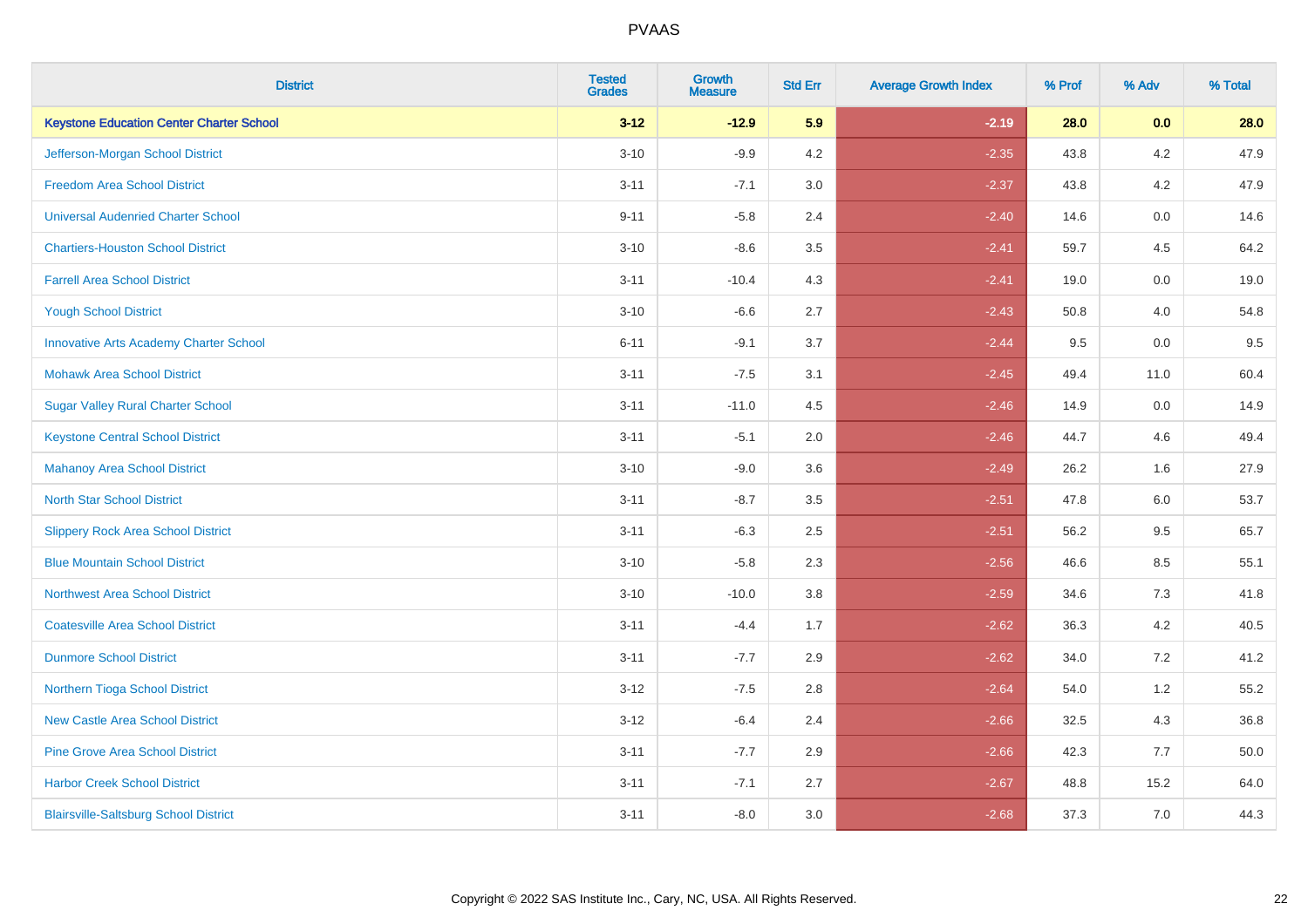| <b>District</b>                                 | <b>Tested</b><br><b>Grades</b> | <b>Growth</b><br><b>Measure</b> | <b>Std Err</b> | <b>Average Growth Index</b> | % Prof | % Adv | % Total |
|-------------------------------------------------|--------------------------------|---------------------------------|----------------|-----------------------------|--------|-------|---------|
| <b>Keystone Education Center Charter School</b> | $3 - 12$                       | $-12.9$                         | 5.9            | $-2.19$                     | 28.0   | 0.0   | 28.0    |
| <b>South Allegheny School District</b>          | $3 - 11$                       | $-8.8$                          | 3.2            | $-2.70$                     | 40.5   | 0.0   | 40.5    |
| <b>Quakertown Community School District</b>     | $3 - 12$                       | $-4.4$                          | 1.6            | $-2.70$                     | 56.5   | 10.0  | 66.6    |
| <b>Trinity Area School District</b>             | $3 - 11$                       | $-5.4$                          | 2.0            | $-2.71$                     | 48.3   | 11.8  | 60.1    |
| <b>Propel Charter School-Montour</b>            | $3 - 10$                       | $-10.7$                         | 3.9            | $-2.71$                     | 13.7   | 0.0   | 13.7    |
| <b>Forest Hills School District</b>             | $3 - 11$                       | $-7.3$                          | 2.7            | $-2.74$                     | 41.1   | 13.7  | 54.8    |
| <b>Highlands School District</b>                | $3 - 11$                       | $-7.4$                          | 2.7            | $-2.76$                     | 44.4   | 3.7   | 48.2    |
| <b>Redbank Valley School District</b>           | $3 - 11$                       | $-9.5$                          | 3.4            | $-2.77$                     | 31.5   | 4.9   | 36.4    |
| <b>Carlisle Area School District</b>            | $3 - 11$                       | $-5.3$                          | 1.9            | $-2.81$                     | 54.0   | 6.3   | 60.3    |
| <b>Carmichaels Area School District</b>         | $3 - 10$                       | $-9.3$                          | 3.3            | $-2.81$                     | 35.1   | 1.4   | 36.5    |
| <b>Nazareth Area School District</b>            | $3 - 11$                       | $-4.7$                          | 1.7            | $-2.82$                     | 59.2   | 9.9   | 69.0    |
| <b>Northern Potter School District</b>          | $3-12$                         | $-13.1$                         | 4.6            | $-2.84$                     | 37.5   | 0.0   | 37.5    |
| <b>Propel Charter School-Homestead</b>          | $3 - 11$                       | $-11.7$                         | 4.1            | $-2.84$                     | 15.9   | 0.0   | 15.9    |
| <b>Union City Area School District</b>          | $3 - 12$                       | $-10.2$                         | 3.6            | $-2.87$                     | 42.9   | 3.2   | 46.0    |
| <b>Rochester Area School District</b>           | $3 - 11$                       | $-13.2$                         | 4.6            | $-2.89$                     | 19.5   | 1.3   | 20.8    |
| <b>Conneaut School District</b>                 | $3 - 12$                       | $-7.5$                          | 2.6            | $-2.91$                     | 38.4   | 7.4   | 45.8    |
| <b>Easton Area School District</b>              | $3 - 12$                       | $-4.1$                          | 1.4            | $-2.91$                     | 39.9   | 4.0   | 43.9    |
| <b>Penn Hills School District</b>               | $3 - 11$                       | $-7.6$                          | 2.6            | $-2.94$                     | 33.1   | 0.7   | 33.8    |
| <b>North East School District</b>               | $3 - 11$                       | $-9.3$                          | 3.1            | $-3.02$                     | 62.6   | 14.4  | 77.0    |
| <b>Pittsburgh School District</b>               | $3 - 11$                       | $-3.3$                          | 1.1            | $-3.04$                     | 33.9   | 8.2   | 42.1    |
| Philadelphia Academy Charter School             | $3 - 11$                       | $-8.9$                          | 2.9            | $-3.04$                     | 50.5   | 2.9   | 53.4    |
| <b>Palisades School District</b>                | $3 - 11$                       | $-8.7$                          | 2.8            | $-3.06$                     | 53.8   | 6.7   | 60.5    |
| <b>Dubois Area School District</b>              | $3 - 11$                       | $-6.2$                          | 2.0            | $-3.07$                     | 50.9   | 13.4  | 64.3    |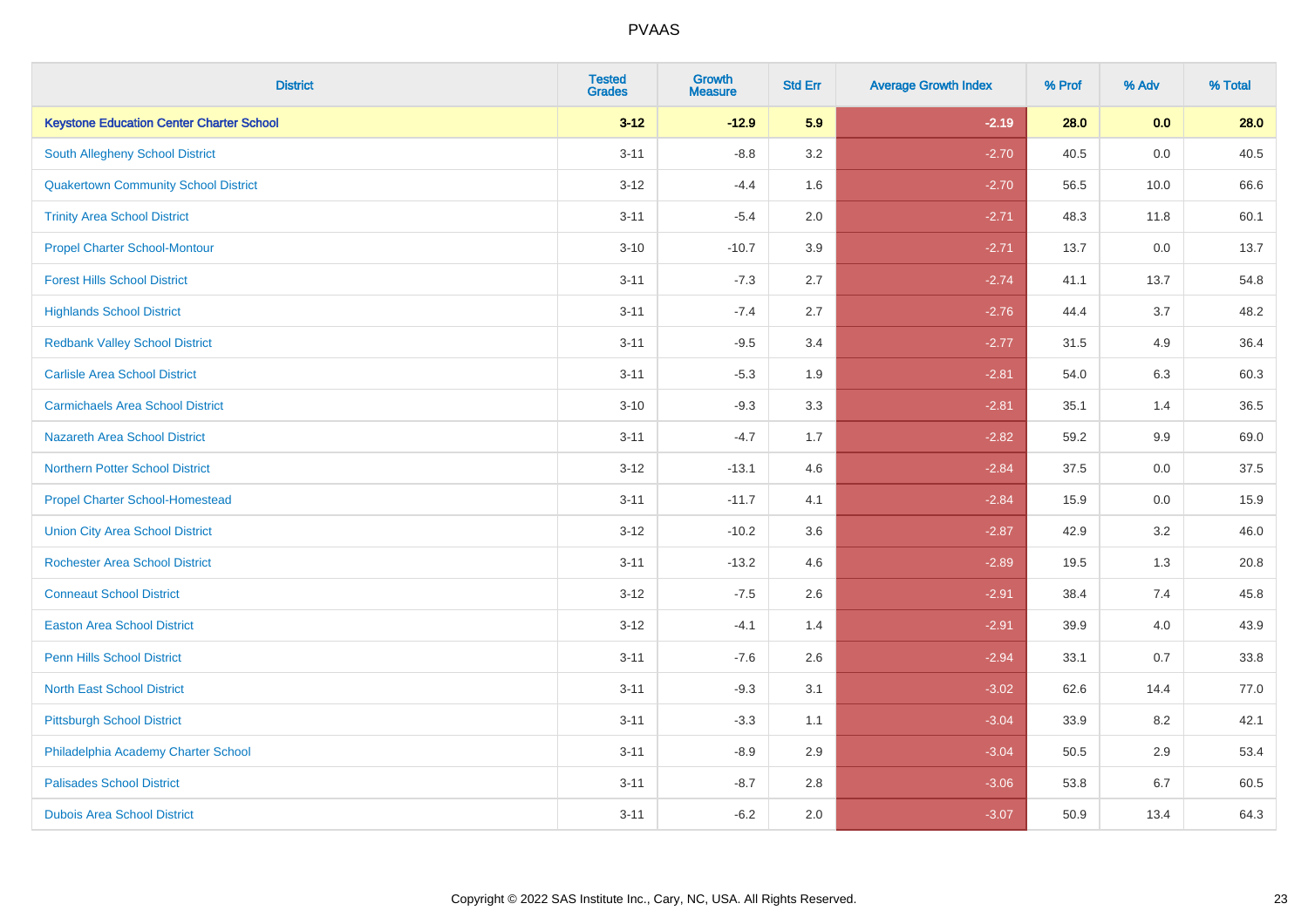| <b>District</b>                                 | <b>Tested</b><br><b>Grades</b> | <b>Growth</b><br><b>Measure</b> | <b>Std Err</b> | <b>Average Growth Index</b> | % Prof | % Adv   | % Total |
|-------------------------------------------------|--------------------------------|---------------------------------|----------------|-----------------------------|--------|---------|---------|
| <b>Keystone Education Center Charter School</b> | $3 - 12$                       | $-12.9$                         | 5.9            | $-2.19$                     | 28.0   | 0.0     | 28.0    |
| <b>Wallenpaupack Area School District</b>       | $3 - 11$                       | $-7.1$                          | 2.3            | $-3.09$                     | 40.8   | 2.4     | 43.1    |
| <b>Boyertown Area School District</b>           | $3 - 11$                       | $-4.7$                          | 1.5            | $-3.17$                     | 55.2   | 11.3    | 66.5    |
| <b>Waynesboro Area School District</b>          | $3 - 12$                       | $-6.1$                          | 1.9            | $-3.20$                     | 50.0   | $6.8\,$ | 56.8    |
| <b>Tamaqua Area School District</b>             | $3 - 12$                       | $-8.2$                          | 2.5            | $-3.24$                     | 44.5   | 1.9     | 46.4    |
| Maritime Academy Charter School                 | $3 - 10$                       | $-11.4$                         | 3.5            | $-3.29$                     | 15.2   | 0.0     | 15.2    |
| <b>Neshannock Township School District</b>      | $3 - 10$                       | $-9.7$                          | 2.9            | $-3.34$                     | 62.4   | 5.6     | 67.9    |
| <b>Steelton-Highspire School District</b>       | $3 - 11$                       | $-11.8$                         | 3.5            | $-3.40$                     | 14.5   | 0.0     | 14.5    |
| <b>Elizabeth Forward School District</b>        | $3 - 11$                       | $-8.4$                          | 2.4            | $-3.41$                     | 51.7   | 4.0     | 55.7    |
| <b>Interboro School District</b>                | $3 - 12$                       | $-7.3$                          | 2.1            | $-3.43$                     | 46.6   | 4.8     | 51.4    |
| <b>Williamsburg Community School District</b>   | $3 - 11$                       | $-14.3$                         | 4.1            | $-3.48$                     | 28.3   | 0.0     | 28.3    |
| <b>Penn-Delco School District</b>               | $3 - 11$                       | $-6.8$                          | 1.9            | $-3.51$                     | 46.6   | 3.2     | 49.8    |
| <b>Milton Area School District</b>              | $3 - 11$                       | $-8.7$                          | 2.5            | $-3.52$                     | 45.4   | $6.9\,$ | 52.3    |
| <b>Moniteau School District</b>                 | $3 - 11$                       | $-11.8$                         | 3.3            | $-3.56$                     | 50.0   | 6.3     | 56.3    |
| <b>Clearfield Area School District</b>          | $3 - 10$                       | $-9.4$                          | 2.6            | $-3.56$                     | 43.0   | 3.1     | 46.1    |
| <b>Ridgway Area School District</b>             | $3 - 11$                       | $-14.5$                         | 4.1            | $-3.56$                     | 49.0   | $9.8\,$ | 58.8    |
| <b>Berwick Area School District</b>             | $3 - 11$                       | $-9.3$                          | 2.6            | $-3.59$                     | 42.1   | 5.5     | 47.6    |
| Johnsonburg Area School District                | $3 - 11$                       | $-14.1$                         | 3.9            | $-3.62$                     | 54.0   | 4.6     | 58.6    |
| Propel Charter School - Braddock Hills          | $3 - 11$                       | $-13.6$                         | 3.6            | $-3.81$                     | 9.7    | 1.6     | 11.3    |
| Northern Lehigh School District                 | $3 - 12$                       | $-10.4$                         | 2.7            | $-3.82$                     | 28.0   | 9.3     | 37.3    |
| <b>Bradford Area School District</b>            | $3 - 12$                       | $-9.3$                          | 2.4            | $-3.87$                     | 45.8   | 8.3     | 54.2    |
| <b>Marion Center Area School District</b>       | $3 - 10$                       | $-12.0$                         | 3.1            | $-3.87$                     | 33.7   | 1.1     | 34.8    |
| <b>Minersville Area School District</b>         | $3 - 11$                       | $-14.4$                         | 3.7            | $-3.90$                     | 39.3   | 3.3     | 42.6    |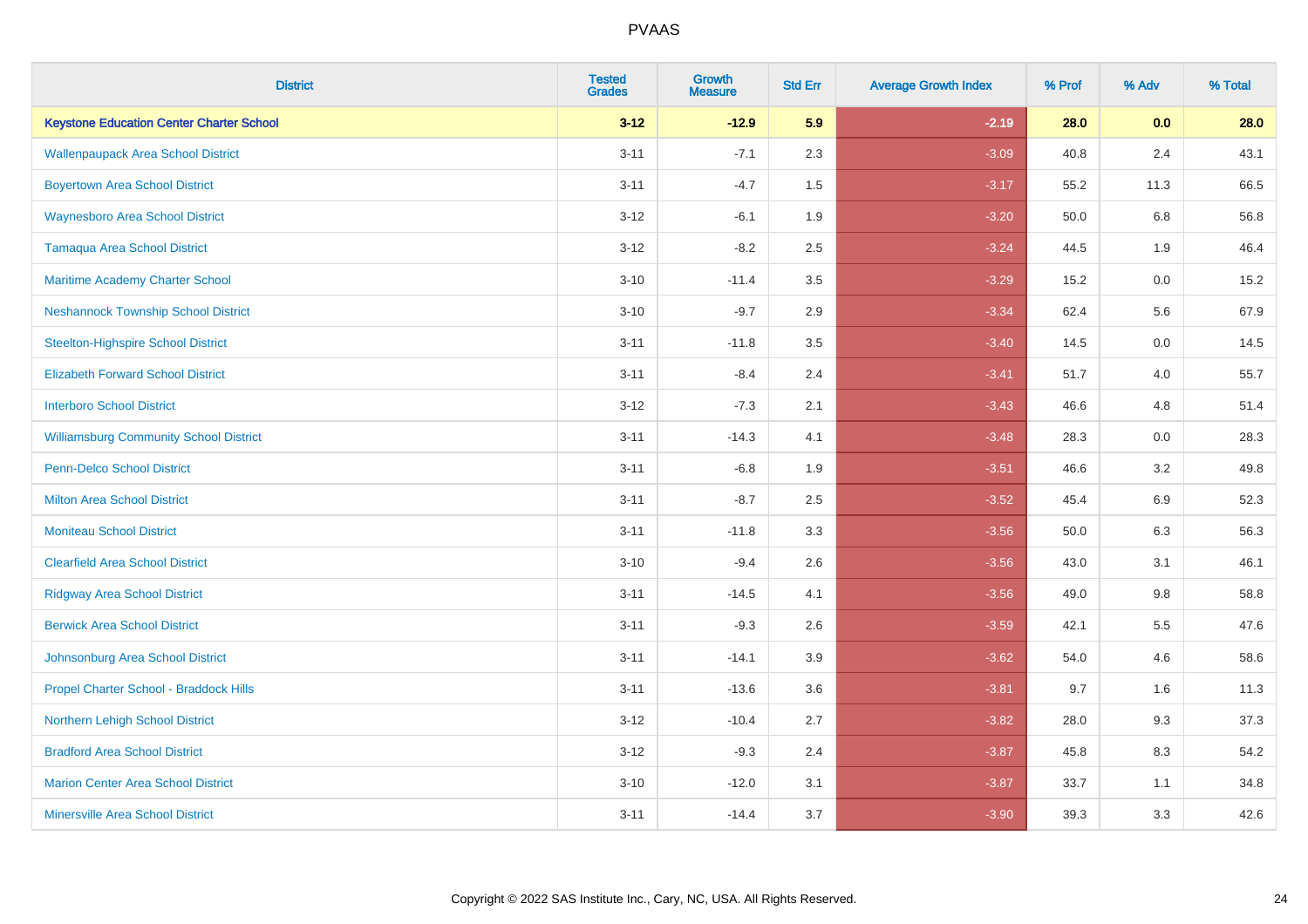| <b>District</b>                                 | <b>Tested</b><br><b>Grades</b> | <b>Growth</b><br><b>Measure</b> | <b>Std Err</b> | <b>Average Growth Index</b> | % Prof | % Adv   | % Total |
|-------------------------------------------------|--------------------------------|---------------------------------|----------------|-----------------------------|--------|---------|---------|
| <b>Keystone Education Center Charter School</b> | $3 - 12$                       | $-12.9$                         | 5.9            | $-2.19$                     | 28.0   | 0.0     | 28.0    |
| Southern Huntingdon County School District      | $3 - 11$                       | $-12.9$                         | 3.2            | $-3.98$                     | 32.5   | 2.5     | 35.0    |
| <b>Big Spring School District</b>               | $3 - 11$                       | $-9.8$                          | 2.4            | $-4.00$                     | 38.6   | 8.9     | 47.5    |
| Catasauqua Area School District                 | $3 - 12$                       | $-12.1$                         | 3.0            | $-4.00$                     | 36.8   | $7.6\,$ | 44.3    |
| <b>Avonworth School District</b>                | $3 - 10$                       | $-12.6$                         | 3.1            | $-4.01$                     | 59.8   | 4.6     | 64.4    |
| <b>Wellsboro Area School District</b>           | $3 - 11$                       | $-12.4$                         | 3.0            | $-4.11$                     | 49.2   | 11.9    | 61.1    |
| <b>Columbia-Montour AVTS</b>                    | $9 - 10$                       | $-12.5$                         | 3.0            | $-4.16$                     | 22.3   | 0.6     | 22.9    |
| Jefferson County-Dubois AVTS                    | $9 - 11$                       | $-16.2$                         | 3.9            | $-4.16$                     | 23.0   | 0.0     | 23.0    |
| <b>West Mifflin Area School District</b>        | $3 - 12$                       | $-12.3$                         | 2.9            | $-4.22$                     | 39.7   | 10.3    | 50.0    |
| <b>South Park School District</b>               | $3 - 11$                       | $-11.3$                         | 2.7            | $-4.23$                     | 53.5   | 13.7    | 67.3    |
| Southern Tioga School District                  | $3 - 11$                       | $-11.5$                         | 2.7            | $-4.25$                     | 47.8   | 6.4     | 54.3    |
| <b>Butler Area School District</b>              | $3 - 11$                       | $-6.5$                          | 1.5            | $-4.26$                     | 42.5   | 9.4     | 51.9    |
| <b>Lampeter-Strasburg School District</b>       | $3 - 12$                       | $-8.6$                          | 2.0            | $-4.33$                     | 55.1   | 9.8     | 64.8    |
| <b>Annville-Cleona School District</b>          | $3 - 12$                       | $-12.1$                         | 2.7            | $-4.46$                     | 34.9   | $7.8\,$ | 42.6    |
| <b>Penns Manor Area School District</b>         | $3 - 12$                       | $-17.0$                         | 3.7            | $-4.52$                     | 29.7   | 3.1     | 32.8    |
| <b>Riverside Beaver County School District</b>  | $3 - 11$                       | $-14.0$                         | 3.0            | $-4.64$                     | 49.4   | 8.8     | 58.2    |
| <b>Frazier School District</b>                  | $3 - 11$                       | $-17.2$                         | 3.7            | $-4.70$                     | 37.1   | 1.6     | 38.7    |
| <b>Tulpehocken Area School District</b>         | $3 - 12$                       | $-13.7$                         | 2.8            | $-4.81$                     | 36.7   | 2.8     | 39.4    |
| <b>Tacony Academy Charter School</b>            | $3 - 11$                       | $-14.7$                         | 3.0            | $-4.82$                     | 22.4   | 1.8     | 24.1    |
| <b>Bucks County Technical High School</b>       | $9 - 10$                       | $-12.0$                         | 2.5            | $-4.84$                     | 35.9   | 3.2     | 39.2    |
| Schuylkill Haven Area School District           | $3 - 11$                       | $-15.3$                         | 3.1            | $-4.87$                     | 49.7   | 2.4     | 52.1    |
| Southern Columbia Area School District          | $3 - 11$                       | $-14.6$                         | 3.0            | $-4.92$                     | 55.0   | 4.0     | 59.0    |
| <b>Titusville Area School District</b>          | $3 - 11$                       | $-13.2$                         | 2.6            | $-4.99$                     | 43.2   | 4.8     | 48.0    |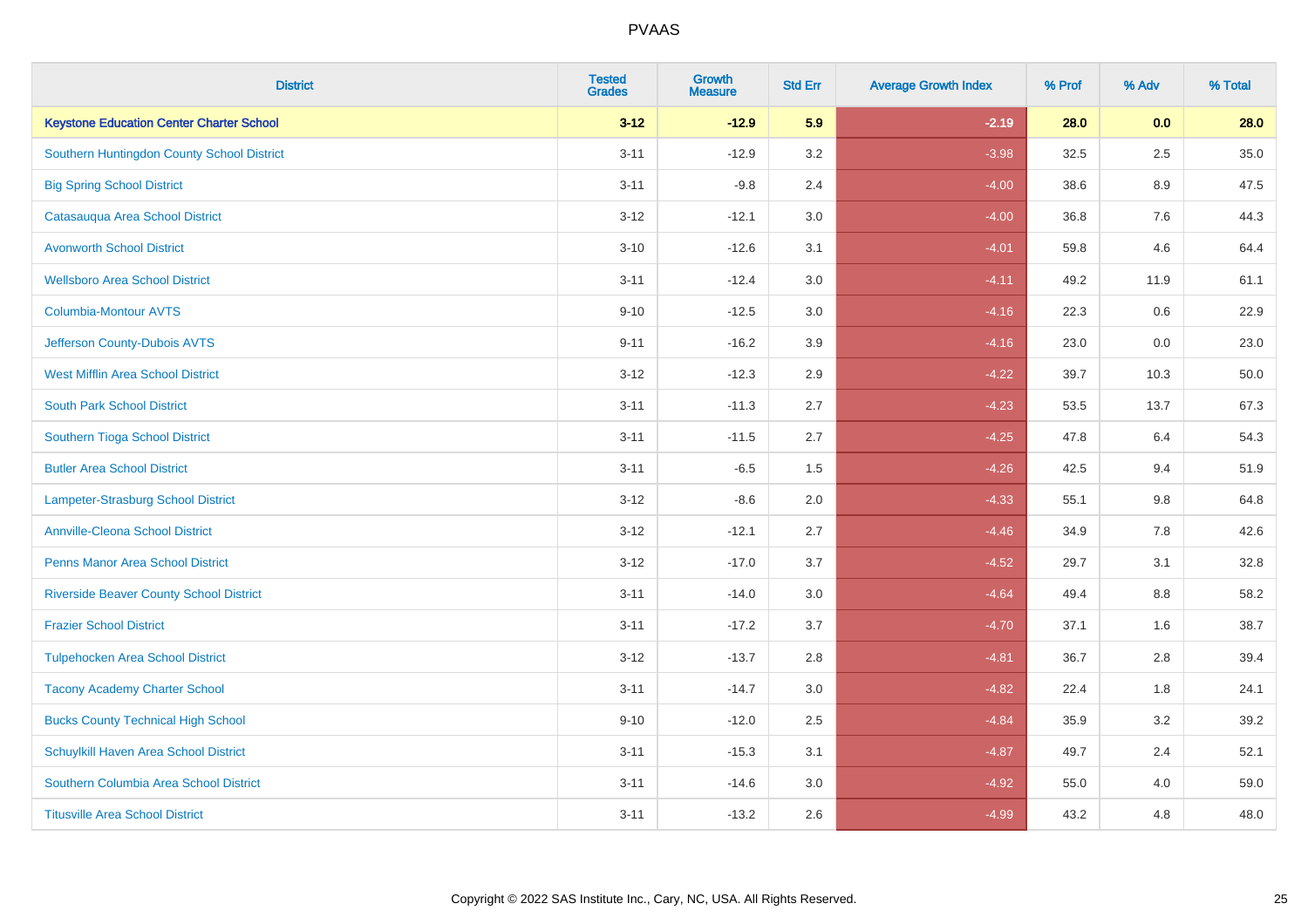| <b>District</b>                                 | <b>Tested</b><br><b>Grades</b> | <b>Growth</b><br><b>Measure</b> | <b>Std Err</b> | <b>Average Growth Index</b> | % Prof | % Adv   | % Total |
|-------------------------------------------------|--------------------------------|---------------------------------|----------------|-----------------------------|--------|---------|---------|
| <b>Keystone Education Center Charter School</b> | $3 - 12$                       | $-12.9$                         | 5.9            | $-2.19$                     | 28.0   | 0.0     | 28.0    |
| <b>Plum Borough School District</b>             | $3 - 11$                       | $-11.3$                         | 2.2            | $-5.19$                     | 51.1   | 9.0     | 60.1    |
| <b>Mastery Charter School - Gratz Campus</b>    | $7 - 10$                       | $-23.9$                         | 4.5            | $-5.29$                     | 2.9    | 0.0     | 2.9     |
| Southern Fulton School District                 | $3 - 11$                       | $-23.7$                         | 4.4            | $-5.37$                     | 34.2   | 10.5    | 44.7    |
| <b>Exeter Township School District</b>          | $3 - 11$                       | $-10.4$                         | 1.9            | $-5.44$                     | 50.6   | 2.7     | 53.3    |
| <b>Solanco School District</b>                  | $3 - 11$                       | $-11.0$                         | 2.0            | $-5.55$                     | 41.6   | 4.5     | 46.1    |
| <b>Springfield Township School District</b>     | $3 - 11$                       | $-18.9$                         | 3.2            | $-5.88$                     | 62.6   | 3.6     | 66.3    |
| <b>Abington School District</b>                 | $3 - 10$                       | $-11.5$                         | 1.9            | $-6.00$                     | 56.2   | 11.6    | 67.8    |
| <b>Ringgold School District</b>                 | $3 - 11$                       | $-14.7$                         | 2.4            | $-6.04$                     | 41.5   | 7.9     | 49.4    |
| <b>Lawrence County CTC</b>                      | $10 - 11$                      | $-21.7$                         | 3.6            | $-6.05$                     | 19.8   | 0.0     | 19.8    |
| Lackawanna Trail School District                | $3 - 10$                       | $-21.7$                         | 3.5            | $-6.20$                     | 38.5   | 1.5     | 40.0    |
| Mifflinburg Area School District                | $3 - 11$                       | $-15.8$                         | 2.5            | $-6.30$                     | 42.4   | 4.0     | 46.4    |
| <b>Curwensville Area School District</b>        | $3 - 11$                       | $-27.9$                         | 4.1            | $-6.72$                     | 42.5   | 4.1     | 46.6    |
| <b>Bristol Township School District</b>         | $3 - 11$                       | $-13.9$                         | 2.0            | $-7.05$                     | 31.0   | 3.7     | 34.7    |
| <b>Northwestern School District</b>             | $3 - 11$                       | $-24.9$                         | 3.5            | $-7.13$                     | 42.6   | 2.9     | 45.6    |
| <b>Chambersburg Area School District</b>        | $3 - 11$                       | $-9.5$                          | 1.3            | $-7.20$                     | 42.7   | $8.6\,$ | 51.4    |
| Philipsburg-Osceola Area School District        | $3 - 11$                       | $-24.8$                         | 3.3            | $-7.43$                     | 19.7   | 2.6     | 22.4    |
| <b>Hatboro-Horsham School District</b>          | $3 - 11$                       | $-12.8$                         | 1.7            | $-7.47$                     | 45.6   | 7.2     | 52.8    |
| Owen J Roberts School District                  | $3 - 11$                       | $-12.3$                         | 1.6            | $-7.61$                     | 57.0   | 11.9    | 69.0    |
| <b>Norristown Area School District</b>          | $3 - 12$                       | $-12.8$                         | 1.6            | $-7.98$                     | 23.5   | 2.3     | 25.7    |
| <b>West Side CTC</b>                            | $9 - 10$                       | $-37.4$                         | 4.3            | $-8.64$                     | 8.8    | 0.0     | 8.8     |
| <b>Shikellamy School District</b>               | $3 - 10$                       | $-22.3$                         | 2.5            | $-8.92$                     | 33.3   | 6.1     | 39.5    |
| <b>Erie City School District</b>                | $3 - 12$                       | $-14.5$                         | 1.6            | $-9.26$                     | 25.4   | 3.0     | 28.4    |